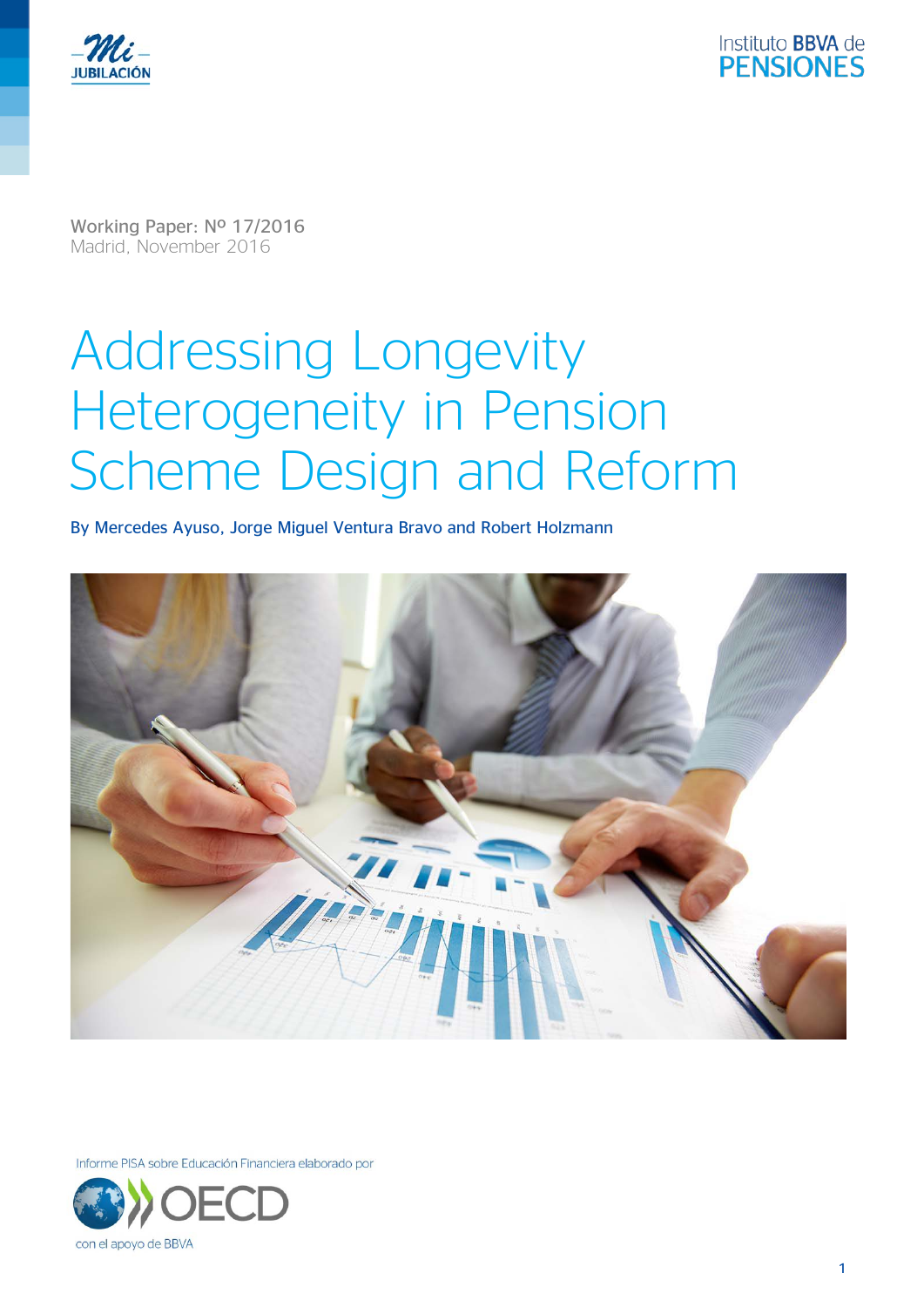



#### **Document No 17 – Papers Mi Jubilación**

Addressing Longevity Heterogeneity in Pension Scheme Design and Reform - 3<sup>rd</sup> quarter 2016

**Mercedes Ayuso:** Full professor in Actuarial Statistics at University of Barcelona (Department of Econometrics, Statistics and Spanish Economy, Riskcenter-UB). Director of the Master in Management of Insurance and Financial Organizations at University of Barcelona.

**Jorge Miguel Bravo:** Professor of Economics at University of Évora, Invited Professor at Nova University of Lisbon - ISEGI and at Université Paris-Dauphine (Paris IX), Coordinator of ORBio - Observatory of Biometrical Risk of Portuguese of Insured Population, Portuguese Insurers Association.

**Robert Holzmann:** Professor of Economics and Chair, Old-age Financial Protection, University of Malaya (Kuala Lumpur); Honorary Chair, Centre of Excellence in Population Ageing Research, University of New South Wales (Sydney); Research Fellow of IZA (Bonn) and CESifo (Munich), and Fellow of the Austrian Academy of Science (Vienna).

The views and conclusions cannot be attributed to any institution with which we are associated, and all remaining errors are our responsibility.

Members of the Experts Forum of the Instituto BBVA de Pensiones Barcelona/Lisbon/Vienna, November 13, 2016

#### **Keywords**

Defined contribution scheme, two-tier contribution structure, proxied life expectancy, tax/subsidy structure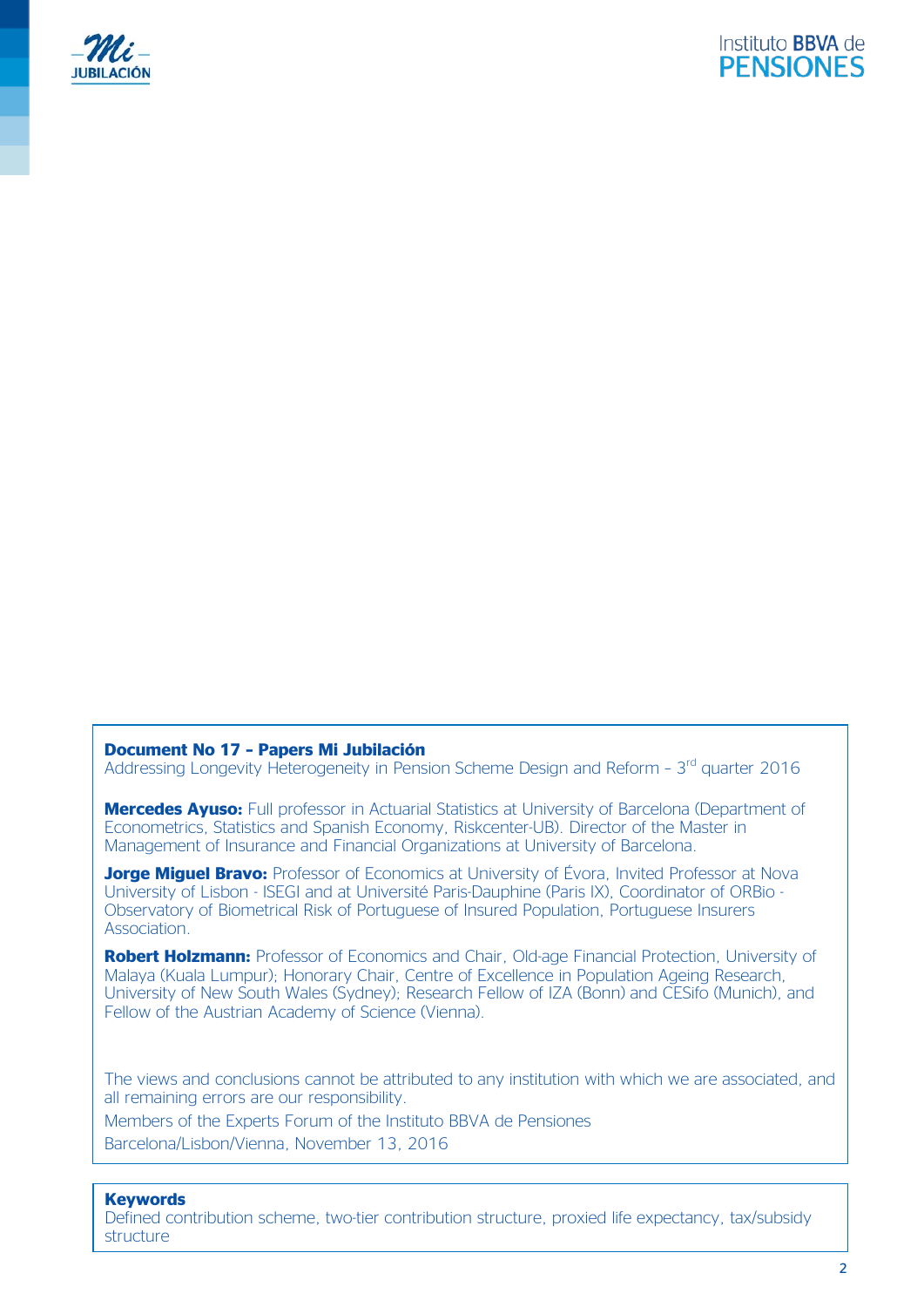



# Abstract

This paper demonstrates that the link between heterogeneity in longevity and lifetime income across countries is mostly high and often increasing; that it translates into an implicit tax/subsidy, with rates reaching 20 percent and higher in some countries; that such rates risk perverting redistributive objectives of pension schemes and distorting individual lifecycle labor supply and savings decisions; and that this in turn risks invalidating current reform approaches of a closer contribution-benefit link and life expectancy-indexed retirement age. All of this calls for mechanisms that neutralize or at least significantly reduce the effects of heterogeneity in longevity through changes in pension design. The paper suggests and explores a number of interventions in the accumulation, benefit determination, and disbursement stages. Among the explored approaches, a two-tier contribution structure seems promising, as a moderate social contribution rate that is already proportionally allocated to the average contribution base is able to broadly compensate for empirically established heterogeneity in the life expectancy/lifetime income relationship.

# Index

| Section 2. Pensions schemes, redistribution, and distortions: Heterogeneity as a       |
|----------------------------------------------------------------------------------------|
|                                                                                        |
| Section 2.2. Heterogeneity in longevity as an implicit tax/subsidy mechanism  7        |
|                                                                                        |
| Section 3. Implications of longevity heterogeneity for pension reform and scheme<br>10 |
| Section 3.1. Perverting the redistributive objectives of pension schemes 10            |
| Section 3.2. Counteracting the objectives of recent reform approaches:                 |
| Section 3.3. Achieving longer working lives in face of heterogeneity 11                |
| Section 4. Policy options to address longevity heterogeneity in pension design 13      |
| Section 5. Exploratory models of compensating longevity heterogeneity: Policy options  |
|                                                                                        |
|                                                                                        |
|                                                                                        |
|                                                                                        |
|                                                                                        |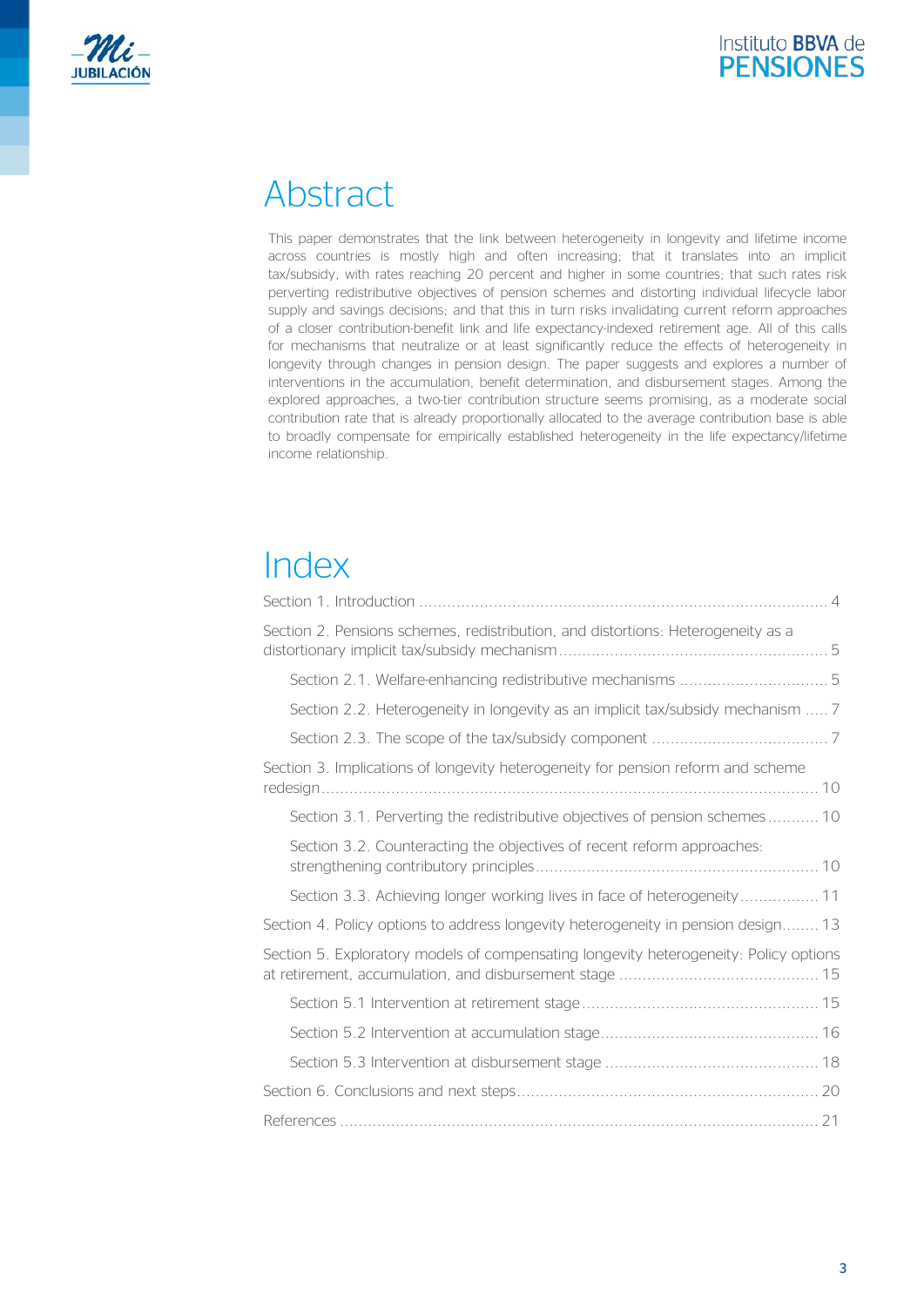

# 1. Introduction

Increased longevity is quite likely one of the most important socioeconomic advances to happen to mankind. This trend started only about 250 years ago in then advanced economies and has since spread across the world. While a welcome development, longer lives create challenges for all societal institutions, particularly those providing retirement income, health care, and long-term care. Nonetheless, longevity is a strong indicator of societal progress, similar to increased available income and consumption per capita.

Yet as with income per capita, advances in longevity –measured via a reduction in mortality rates or, conversely, increased life expectancy at specific ages – is not homogenous across socioeconomic groups. International evidence, currently available only for highly developed countries, suggests that heterogeneity in longevity arises across many socioeconomic dimensions, is often sizable, is becoming more prevalent, and shows few signals of abating in the near future (Ayuso, Bravo, and Holzmann 2016).

Heterogeneity of longevity across socioeconomic factors such as gender, race, education, geographic location, and civil status is highly correlated with income, which forms the basis for contributions and savings efforts that in turn give rise to disbursement in the form of pensions. Since heterogeneity of longevity is positively linked to income across individuals' lifecycle, major implicit taxes result for lower-income groups as do subsidies for higherincome groups if a unique average life expectancy or similar measure is applied when calculating the value of individuals' lifetime benefit (annuity) at retirement.

Heterogeneity in longevity is conjectured to have important distributive and efficiency effects that risk counteracting current reform efforts. Longevity heterogeneity modifies the redistributive features of pension schemes, since part of the income

.

redistribution may be amplified, neutralized, or even reversed by mortality differentials. The tax/subsidy effect of heterogeneous life expectancy counteracts the desired outcomes of recent pension reform trends, which aim to establish a closer contributionbenefit link with non-negligible effects on the labor market. Population aging calls for appropriate policy responses in pension design, and the most promising one – an increase in retirement age with actuarial adjustments in benefits – risks being compromised by heterogeneity in longevity.

An earlier paper explored the scope and trend of longevity across documented socioeconomic dimensions of industrialized countries and provided first estimates on the scope of the tax/subsidy effect of heterogeneity, which can reach 20 percent or more in both directions (Ayuso, Bravo, and Holzmann 2016). This paper deepens the analysis and focuses on the implications for policy design and options for corrections. Specifically, to address heterogeneity in longevity and its link to income, various policy options may be activated at the accumulation, annuitization, or disbursement stage of the contribution-benefit link, or over all three. The analysis herein suggests that such compensating policy design options exist to reduce or at least broadly contain the effects of heterogeneity on reform design and can be operationalized.

The structure of the paper is as follows: Section 2 offers further information on the scope of implicit taxes and subsidies in current pension schemes. Section 3 highlights the implications of longevity heterogeneity for pension reform and design. Section 4 discusses the key policy options to address longevity heterogeneity in benefit design. Section 5 presents exploratory modelling and first estimates associated with compensating for heterogeneity in longevity during the accumulation, annuitization, and disbursement stages. Section 6 offers conclusions and suggestions for next steps.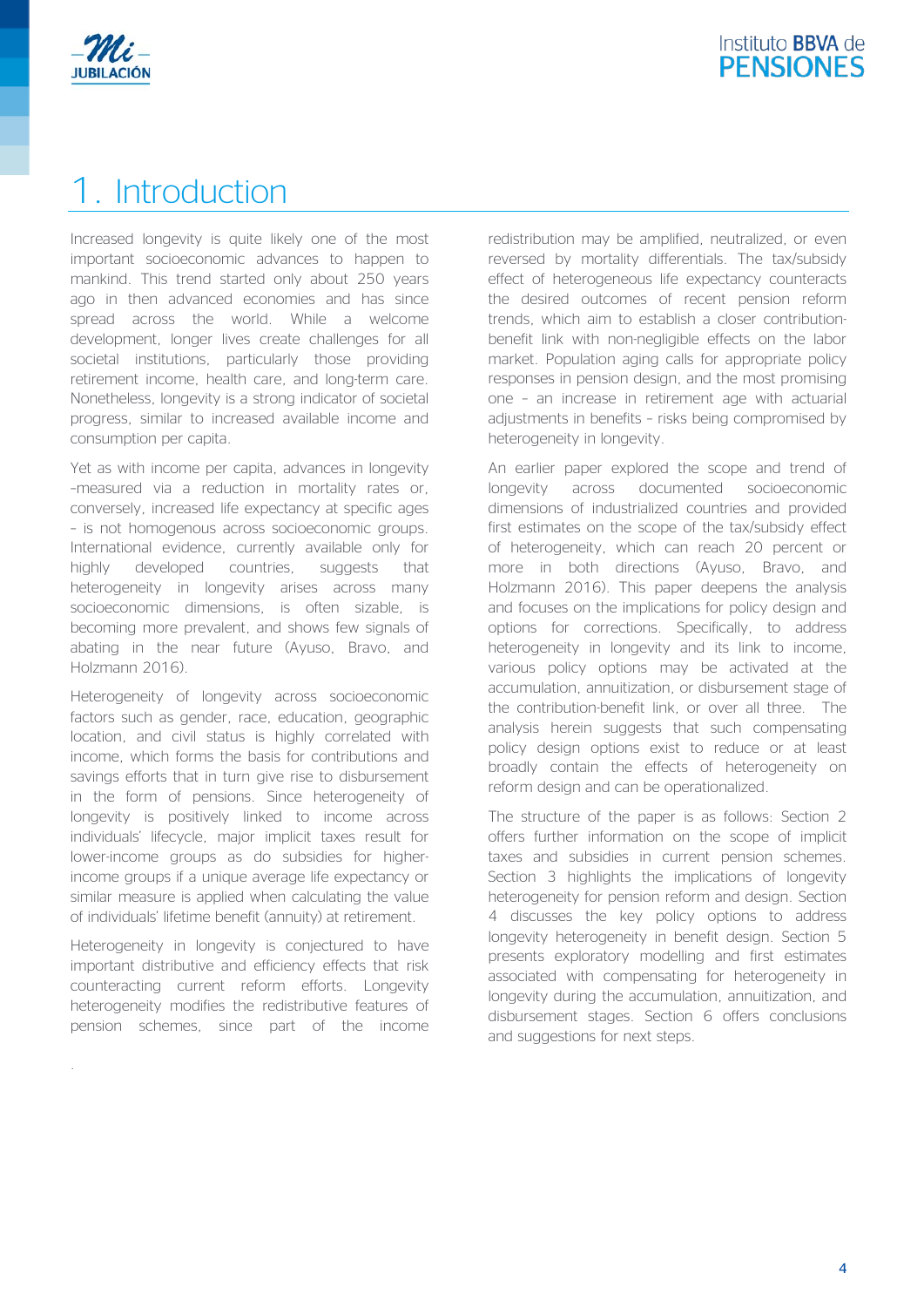

### 2. Pensions schemes, redistribution, and distortions: Heterogeneity as a distortionary implicit tax/subsidy mechanism

In OECD countries, mandated pension schemes can be considered one of the most comprehensive redistributive engines that societies have created, equal or second only to public health care schemes. Much of the redistribution that pension schemes create can be considered welfare-enhancing for individuals and society. However, the redistributive effect of heterogeneity in longevity that is positively linked with lifetime income does not fall into that category. Instead, it perverts redistributive intentions and creates major distortions. This section first briefly highlights the key redistributive mechanisms of pension schemes that typically produce a positive welfare economic effect. The second part outlines why heterogeneity in longevity can be considered akin to a tax/subsidy mechanism that risks counteracting redistributive objectives and creating major distortions for individuals' lifecycle decisions. The last part of this section presents empirical evidence on the scope of the tax/subsidy component for lifetime income, the key socioeconomic factor related to heterogeneity in longevity.

### 2.1 Welfare-enhancing redistributive mechanisms

Three main mechanisms of mandated pension schemes are typically considered to redistribute income in a welfare-enhancing manner: redistribution of income across lifecycles and generations; creation of a risk pool to address the uncertainty of death; and some redistribution of income from the lifetime rich to the lifetime poor. Each of these three mechanisms is discussed briefly in turn.

#### **a. Redistribution across lifecycles and generations**

A key requirement for an individual to optimize consumption across the lifecycle is the ability to save when young and working and to dis-save when old and retired. Having an earnings level sufficiently high to do so is necessary but not sufficient. One also needs a way to exchange resources now for resources in the future. Financial instruments can do this if they are available and accessible for all. Yet even in highly industrialized economies, credible financial institutions and instruments that can span the required 80 or so years

(from one's entry to the labor market until one's death) are rare.

Establishing and mandating a pension scheme can substitute for the lack of market instruments. The welfare gains for the poorest will be much larger than those for richer individuals, as the latter have other instruments available to them, and do not want to dissave completely. Under conditions of asymmetric market constraints, pension schemes (and other publicly run intertemporal exchange mechanisms) have huge redistributive effects even if no interpersonal income redistribution takes place. Actually, in social welfare or equality-measured terms, intrapersonal redistributive effects across the lifecycle dwarf any interpersonal redistributive effects by a large margin (Holzmann 1984, 1990).

#### **b. Redistribution through risk pooling**

Providing an efficient mechanism to carry resources into the future is only "Part one" of the welfare-enhancing story of public intervention. "Part two" is to offer a mechanism that addresses the uncertainty of death; i.e., provision of a lifetime annuity. Without such an instrument, individuals risk exhausting their accumulated resources or leaving unintended bequests. By requiring all individuals to participate in a risk pool against the uncertainty of death, governments can offer economies of scale and scope as a monopolistic annuity provider. The welfare effects created can be high unless they are reduced or even turned negative by incomplete markets for other social contingencies or by a mandated replacement rate that is too high (Davidoff, Brown, and Diamond 2005; Holzmann and Hinz 2005; Reichling and Smetters 2015).

If all individuals have the same life expectancy across the lifecycle, an annuity has no ex-ante distribution if actuarially fair annuities are provided. Of course, an annuity creates a redistribution ex-post, as some individuals die early and forfeit their resources to those who die later. And if life expectancies are not equal for all, an annuity also creates ex-ante redistributive effects if a common average life expectancy is applied. The direction of the overall effect depends on the link of life expectancy to lifetime income. If the correlation is positive (as the evidence suggests), the rich gain; if the correlation is negative, the poor do so.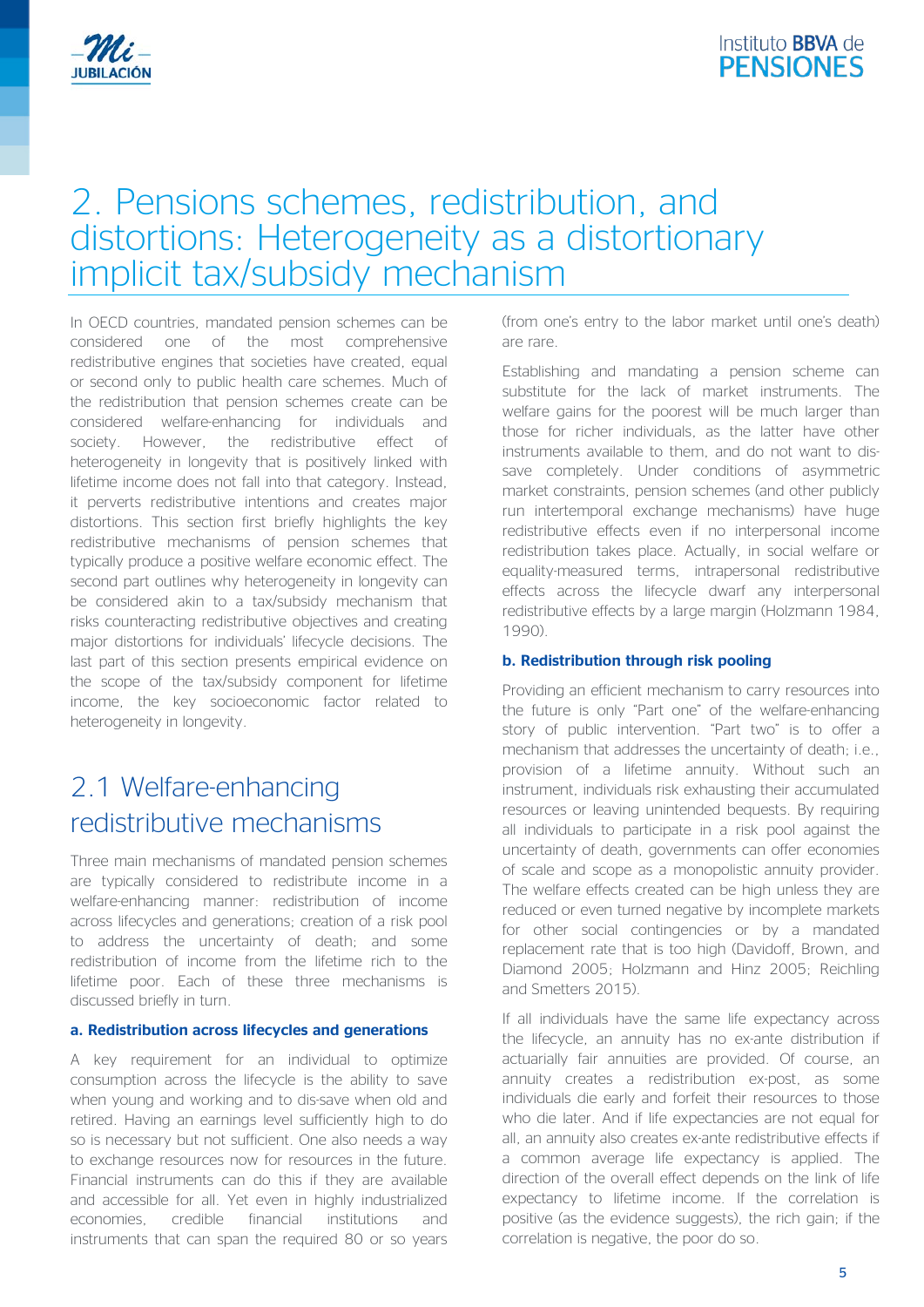

#### **c. Redistribution from the lifetime rich to the lifetime poor**

Various pension schemes across the world have an explicit redistributive structure that offers higher replacement rates for lower income earners. Such an approach can be rationalized by a variety of considerations, including: welfare economic evaluations of differences in marginal utility of income; the better access of higher-income groups to supplementary occupational provisions that garner generous tax treatment; and the compensation for less complete insurance periods and fluctuating incomes for lowerincome groups.

In many countries the idea of a closer link between contributions and benefits has taken hold, as such a link could: eliminate perverse redistributive effects in traditional defined benefit (DB) schemes, which favor white-collar employees with rising wage profiles over blue-collar workers with flat or concave wage profiles; offer more transparency in the redistributive process the link needs to be explicitly introduced; and offer better labor market incentives, including for retirement decisions.

Whatever the motivation, heterogeneity in longevity affects the redistributive game plan. At its worst, it weakens or contradicts pension schemes' objectives and distorts individuals' savings and labor supply decisions.

Table 1 shows for three OECD countries how heterogeneity in longevity affects the progressivity of pension schemes (Whitehouse and Zaidi 2008). The inequality of the contribution base (measured via gross earnings) is lowest in Germany, which has a measure of income inequality (Gini coefficient) of 26.70. The highest inequality is in the United States, with a Gini coefficient of 33.19, while the United Kingdom's Gini coefficient (28.84) is closer to that of Germany. Measuring the inequality of retirement income through pension wealth (i.e., the present value of pensions until death at retirement), the United Kingdom has the lowest Gini coefficient (7.95), reflecting the most redistributive pension scheme. The United States comes second (18.55) followed by Germany (20.94). Correcting pension wealth for differences in longevity, the Gini coefficients for all countries increase and the measure of progressivity points in the same direction. Introducing an income tax at both the accumulation and decumulation stages lowers all Gini coefficient values; the already low progressivity of Germany's pension scheme is essentially eliminated once heterogeneity in longevity is considered.

| Table 1. Gini coefficients and index of progressivity before and after adjusting for heterogeneity |                |         |  |
|----------------------------------------------------------------------------------------------------|----------------|---------|--|
|                                                                                                    | United Kinadom | Cormony |  |

|                                        | United Kingdom |              | Germany        |              | <b>United States</b> |              |
|----------------------------------------|----------------|--------------|----------------|--------------|----------------------|--------------|
|                                        | Gini           | Index        | Gini           | Index        | Gini                 | Index        |
| Gross earnings<br>Gross pension wealth | 28.85          |              | 26.70          |              | 33.19                |              |
| - unadjusted<br>- adjusted             | 7.95<br>9.87   | 72.5<br>65.8 | 20.94<br>22.93 | 21.6<br>14.1 | 18.55<br>19.68       | 44.1<br>40.7 |
| Net earnings                           | 25.39          |              | 21.25          |              | 29.80                |              |
| Net pension wealth<br>- unadjusted     | 6.51           | 74.4         | 19.25          | 9.4          | 17.43                | 41.5         |
| - adiusted                             | 8.55           | 66.3         | 21.24          | 0.1          | 18.56                | 37.7         |

Source: Whitehouse and Zaidi (2008), Table IV.2.

These model calculations based on the OECD pension model quite likely underestimate the regressive effects of heterogeneity, as only data for income tertiles are available. A more fine-grained analysis by income decile or even ventile would likely show much sharper results.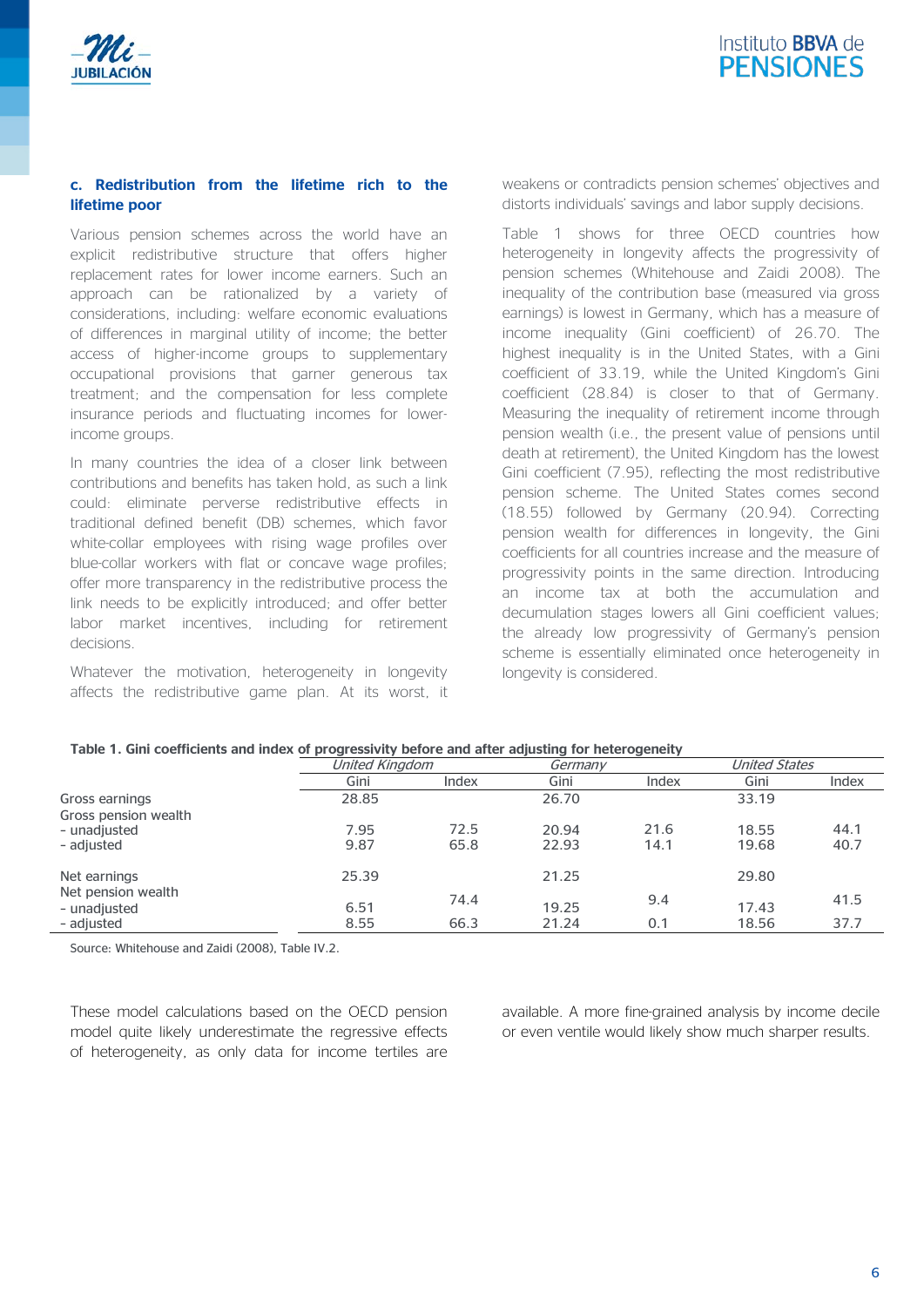

### 2.2 Heterogeneity in longevity as an implicit tax/subsidy mechanism

To assess the redistributive/distortionary effects of heterogeneity in longevity, the model herein follows Ayuso, Bravo, and Holzmann (2016) and characterizes differences in longevity by lifetime income levels as a tax/subsidy mechanism.

Consider individuals who have all accumulated the same savings amount at retirement to be converted into an annuity. Assume they retire at the same age and face the same interest rate, but have different life expectancies.

Let t(s) be the implicit tax (subsidy) rate. AK is the accumulation at retirement,  $\alpha$  is the annuity rate, p is the pension, and PW is pension wealth. The subscript i denotes individual values and subscript a the average values of these variables.

The pension for each individual is the annuity rate applied to the identical wealth accumulation:

$$
p_i = \alpha.AK
$$
 [1]

Each individual's PW<sub>i</sub> is different from everyone else's to the extent that his/her life expectancy (LE) differs. PW can be written in this simple form if the interest rate equals the growth rate (indexation) of pensions:

$$
PW_i = p_i. LE_i = \alpha.AK. LE_i
$$
 [2]

With these elements, the tax (subsidy) rate is easily defined as the difference in pension wealth compared to the average:

$$
t(s)
$$
<sub>i</sub> = (a.AK.LE<sub>i</sub> - a.AK.LE<sub>a</sub>) / a.K.LE<sub>a</sub> = LE/ LE<sub>a</sub> - 1 [3]

with negative values representing the tax rate and positive values the subsidy rate.<sup>[1](#page-6-0)</sup>

Equation [3] offers a simple assessment of the effect of heterogeneity in longevity on income distribution and incentives.

If life expectancy is positively correlated with lifetime income/accumulated contributions then individuals with above-average income receive a subsidy; those with below-average income have to pay a tax that is higher the stronger the correlation. This effect renders a neutral pension scheme pro-rich, and a pro-poor scheme less pro-poor or even pro-rich.

The implicit tax payment at the time of retirement has the same tax rate as taxing the contribution payment throughout active life (assuming no market imperfections), and the tax rate is higher the lower the contribution base/income. For the lowest income earners, the tax rate can be quite high and can thus affect decisions to join the formal labor market, with implications for the amount worked and contributions paid (i.e., the contribution density). And the tax/subsidy is also likely to affect retirement decisions.

To understand the potential scope of perverse redistribution of longevity heterogeneity and the incentive effects for individuals, the actual scope of implicit taxes and subsidies must be recognized.

### 2.3 The scope of the tax/subsidy component

In recent years more empirical evidence became available on the link between heterogeneity in longevity (particularly life expectancy at retirement) and key socioeconomic characteristics (particularly gender, education, and income). This subsection presents estimated tax/subsidy rates for measures of lifetime income from high-income countries around the world.

[Table 2](#page-7-0) presents the results for recent US data from a 2015 study by the National Academies of Sciences, Engineering, and Medicine. It translates the reported gaps in life expectancy between the third income quintile (assumed to be the pool average) and other income quintiles into tax/subsidy rates for actuarial annuities.

<span id="page-6-0"></span>If the interest and indexation rates differ, the formula is slightly more complex, with results that differ from equation [3] by up to 12–20 percent in both directions for relevant values; see Ayuso, Bravo, and Holzmann (2016).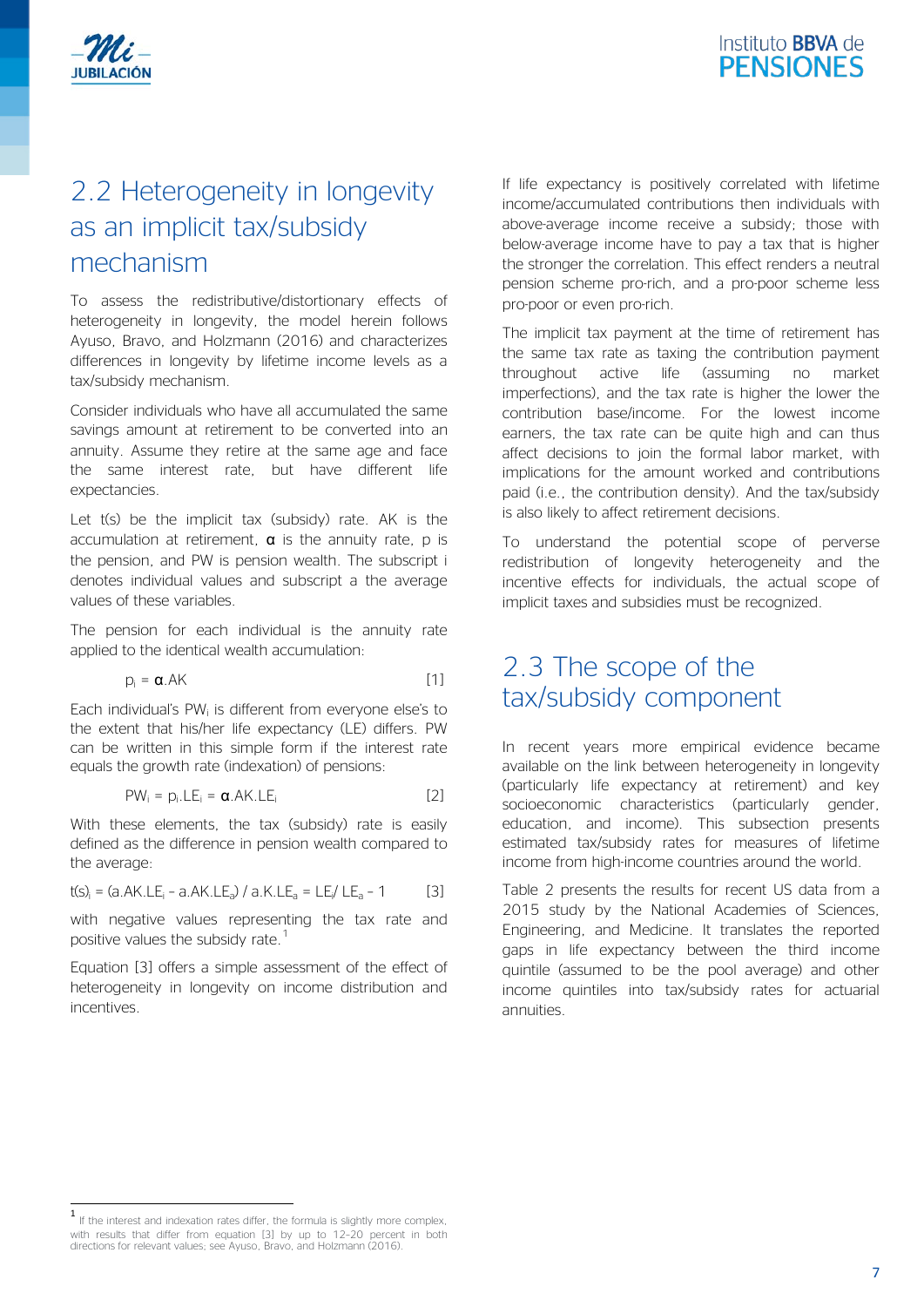

| <b>Male</b>        | <b>Quintile 1</b> | <b>Quintile 2</b> | <b>Quintile 3</b> | <b>Quintile 4</b> | <b>Quintile 5</b> |
|--------------------|-------------------|-------------------|-------------------|-------------------|-------------------|
| <b>Cohort 1930</b> | $-5.3$            | $-3.2$            | 0.0               | $+6.0$            | $+12.8$           |
| Cohort 1960        | $-21.9$           | $-15.3$           | 0.0               | $+13.2$           | $+16.2$           |
|                    |                   |                   |                   |                   |                   |
| Female             | <b>Quintile 1</b> | <b>Quintile 2</b> | <b>Quintile 3</b> | <b>Quintile 4</b> | <b>Quintile 5</b> |
| <b>Cohort 1930</b> | $-0.3$            | $-3.1$            | 0.0               | $+3.1$            | $+11.7$           |
| Cohort 1960        | $-12.7$           | $-8.3$            | 0.0               | $+2.2$            | $+29.3$           |

#### <span id="page-7-0"></span>**Table 2. Implicit tax and subsidy rates by lifetime income quintiles in the United States1**

Note: 1/ Applies for fully actuarial annuity. – signals a tax, and + a subsidy rate. The estimates assume the pension indexation rate is equal to the discount rate.

Source: Ayuso, Bravo, and Holzmann (2016) based on National Academies of Sciences, Engineering, and Medicine (2015).

The estimated tax/subsidy rates for both men and women for the outer quintiles are indeed very high and dramatically increase between birth cohorts that are only 30 years apart. The tax rates reach 21.9 percent for men and 12.7 percent for women; the highest subsidy rate is for women, at a rate of 29.3 percent, while for men the highest subsidy rate is 16.2 percent.

[Table 3](#page-7-1) provides estimates of implicit tax/subsidy rates for other OECD countries across the world. The estimated tax/subsidy rates for Australia in [Table 3](#page-7-1) come close to those for the United States in [Table 2.](#page-7-0) For lowincome men, the tax rate amounts to 18.7 percent; for high-income women, the subsidy rate amounts to 13.8 percent. Except in Chile, the scope of rates is still sizable in the other countries.

#### <span id="page-7-1"></span>**Table 3. Implicit tax and subsidy rates by lifetime income differences in selected OECD countries1**

|             | Low income | <b>High income</b> |
|-------------|------------|--------------------|
| Male        |            |                    |
| Australia   | $-18.7$    | 8.1                |
| Canada      | $-11.7$    | 10.6               |
| Chile       | $-4.2$     | 8.2                |
| New Zealand | $-10.2$    | 13.1               |
| Germany*    | $-12.3$    | 6.8                |
| Female      |            |                    |
| Australia   | $-11.0$    | 13.8               |
| Canada      | $-6.6$     | 6.2                |
| Chile       | $-6.5$     | 4.3                |
| New Zealand | $-5.5$     | 8.7                |
| Germany*    | $-9.6$     | 3.9                |

Note: 1/ Applies for fully actuarial annuity. – signals a tax, and + a subsidy rate. The estimates assume the pension indexation rate is equal to the discount rate. Reference value: average population life expectancy observed in the same year that data for lifetime income are observed (Australia: 2009; Canada: 2006; Chile: 2013; New Zealand: 2001). \*Reference value for Germany: average life expectancy between the second and third quartiles (assumed to be the pool average according available information). Note that in this last case data refer to cohorts between 1991 and 1993.

Source: Authors' calculations based on OECD (2016a) and (2016b). For Germany, authors' calculations according Luy et al. (2015).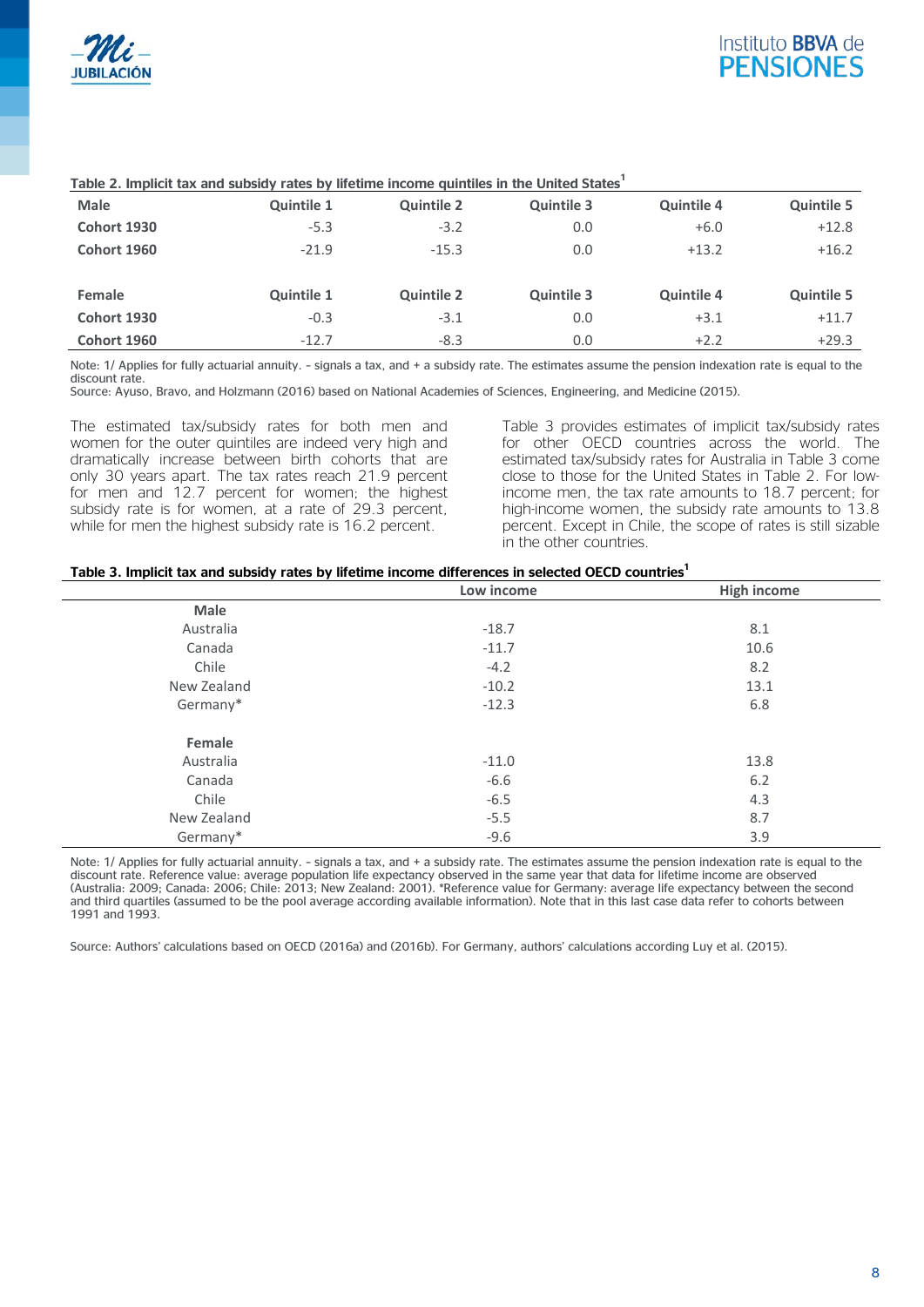

[Table 4](#page-8-0) presents the tax/subsidy rates for Swedish people aged 35 along different cohorts. Variable family income is divided into quintiles (as in [Table 2,](#page-7-0) using the third quintile as the pool average). Although lower than in the United States, the estimated tax/subsidy rates for both men and women for the outer quintiles are again high and increase between birth cohorts. The increase is larger for men than for women. The tax rates for men reach 15.3 percent in the 2007 cohort (9.3 percent for women). The subsidy rate is higher for women in this cohort, at a rate of 5.1 percent, while for men the rate is 4.0 percent. An increase in the tax rates in the lowest quintile is observed for men along cohorts; a similar result is observed for women.

<span id="page-8-0"></span>

| Table 4. Implicit tax and subsidy rates by lifetime income quintiles at age 35 in Sweeden <sup>1</sup> |                   |                   |                   |                   |                   |
|--------------------------------------------------------------------------------------------------------|-------------------|-------------------|-------------------|-------------------|-------------------|
| Male                                                                                                   | Quintile 1        | <b>Quintile 2</b> | <b>Quintile 3</b> | <b>Quintile 4</b> | <b>Quintile 5</b> |
| <b>Cohort 1978</b>                                                                                     | $-11.2$           | $-1.0$            | 0.0               | 0.0               | $+3.9$            |
| Cohort 1990                                                                                            | $-13.3$           | $-3.0$            | 0.0               | $+1.9$            | $+5.3$            |
| Cohort 2000                                                                                            | $-15.0$           | $-3.5$            | 0.0               | $+2.2$            | $+4.9$            |
| Cohort 2007                                                                                            | $-15.3$           | $-4.0$            | 0.0               | $+1.9$            | $+4.0$            |
|                                                                                                        |                   |                   |                   |                   |                   |
| Female                                                                                                 | <b>Quintile 1</b> | <b>Quintile 2</b> | <b>Quintile 3</b> | <b>Quintile 4</b> | <b>Quintile 5</b> |
| <b>Cohort 1978</b>                                                                                     | $-6.0$            | $-2.6$            | 0.0               | $-1.1$            | $+7.4$            |
| Cohort 1990                                                                                            | $-2.1$            | $-2.5$            | 0.0               | $+0.8$            | $+3.8$            |
| Cohort 2000                                                                                            | $-8.8$            | $-2.7$            | 0.0               | $+1.6$            | $+4.3$            |
| Cohort 2007                                                                                            | $-9.3$            | $-2.2$            | 0.0               | $+2.4$            | $+5.1$            |

Note: 1/ Applies for fully actuarial annuity. – signals a tax, and + a subsidy rate. The estimates assume the pension indexation rate is equal to the discount rate.

Source: Authors' calculations based on data from Eriksson et al. (2014).

The presented data in all three tables do not dip deep into the tails of low and high income and thus underestimate the tax rates for the truly poor and truly rich. Lifetime decile or ventile data are likely to move the tax/subsidy rate estimates much higher into the two-digit level.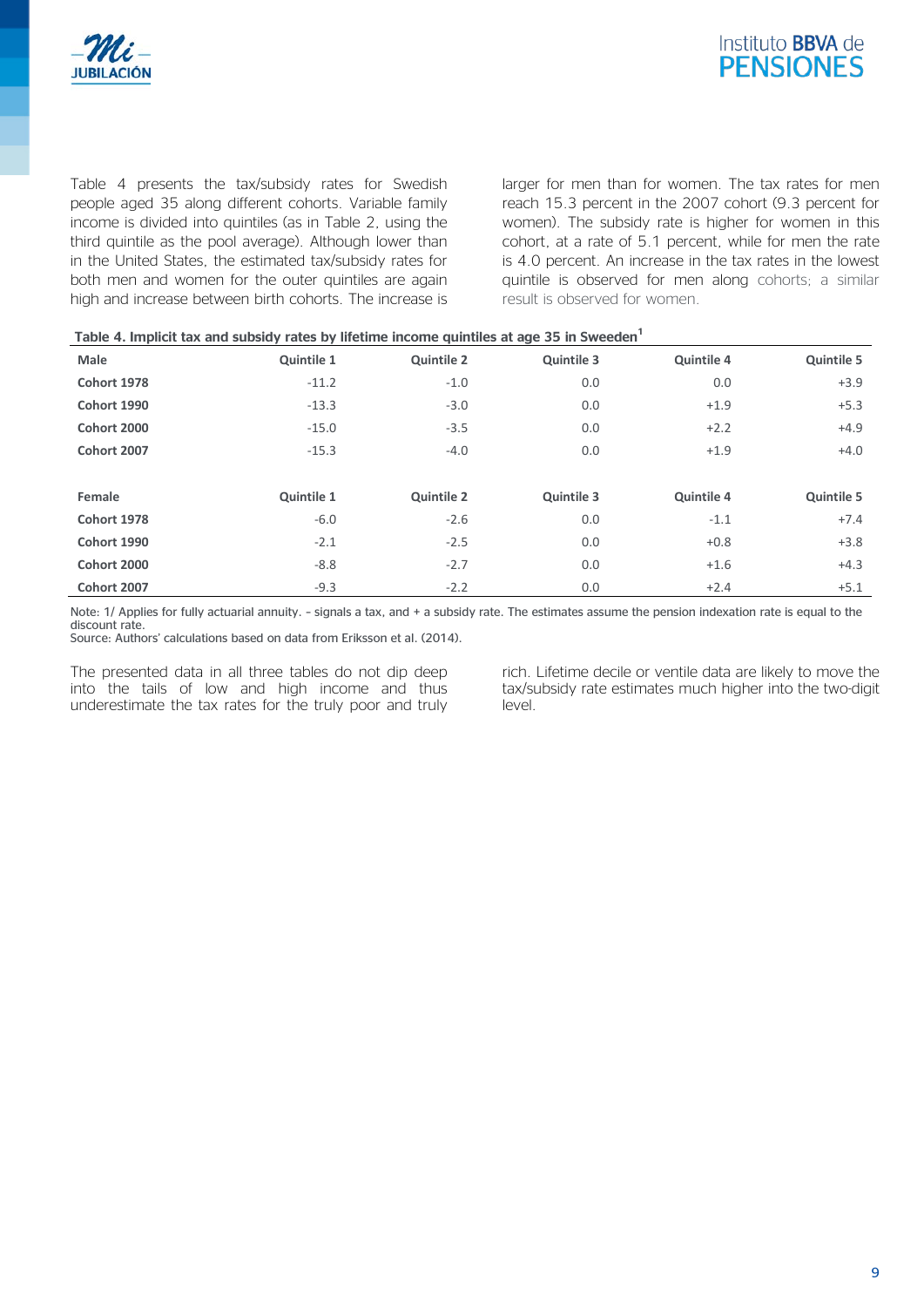

# 3. Implications of longevity heterogeneity for pension reform and scheme redesign

Socioeconomic differences in mortality and life expectancy have important implications for the analysis of pension schemes and for the redesign of pension policies. This is because these differences modify the redistributive features and overall progressivity of pension schemes and alter the incentives provided by the pension scheme for both labor supply and the timing of retirement and benefit uptake, counteracting the desired effect of recent pension reforms. This section discusses selective implications of systematic longevity heterogeneity for key areas of pension scheme design, and analyzes how this affects the reform objectives and reform directions of recent years.<sup>[2](#page-9-0)</sup>

### 3.1 Perverting the redistributive objectives of pension schemes

One of the key functions of a pension system is to provide insurance against individual longevity risk though risk pooling. Pension schemes typically combine a proportional system of contributions with pension benefits (closely or loosely) linked to contributions, paid out as a collective lifetime annuity, typically from the time of retirement. Survival probabilities play a key role in computing initial (and, in some cases, subsequent) pension benefits (e.g., through annuity factors in defined contribution [DC] and non-financial defined contribution [NDC] schemes, and through demographic/sustainability factors in DB/points schemes). They also critically determine the time during which the pension will be paid, and thus the lifetime value of the flow of pension benefits. In many countries (e.g., Portugal, Denmark), they also define the qualifying conditions for pensions (e.g., by linking the statutory retirement age to life expectancy, by underlying the parameters that determine the bonus [penalties] for late [early] retirement). The defining characteristic of collective annuities is that they do not depend on an individual's survival probabilities but on the longevity prospects of the "average" (often national) plan participant. As a result, individuals with a high (low) life expectancy receive benefits for a longer (shorter) period compared to the average individual.

In the presence of systematic differences in the level and gradient of improvements in mortality and life expectancy over time across different socioeconomic groups, even if a pension scheme is actuarially fair for the population as a whole, it will be actuarially unfair to groups with systematically shorter life expectancy. In the presence of positive correlation between lifetime income and longevity, the risk-pooling mechanism thus implies an unintended redistribution from low-income groups to high-income groups, also reinforcing the redistribution in favor of women. The fact that the provision of insurance may have regressive distributional effects, and that a pension promise is worth more ex-ante to a rich person than to a poor one because of socioeconomic differences in longevity, challenges the design of pension schemes, which often include explicit redistributive features offering higher replacement rates for lower income earners. The extent to which longevity heterogeneity offsets the formal progressivity built into the retirement benefit program depends critically on the degree to which retirement benefits are linked to earnings when working.

The potential differences in the level and mortality improvements across socioeconomic groups pose a challenge for pension schemes to establish appropriate prospective life tables on which to base the pricing of annuities and the valuation of their liabilities. Such a task requires sufficiently large datasets and the use of complex statistical methodologies.

### 3.2 Counteracting the objectives of recent reform approaches: strengthening contributory principles

In recent decades, a major trend in pension reform in both public pay-as-you-go (PAYG) and privately funded schemes has been to strengthen the link between pension entitlements and the length and value of contributory records. This reduces the progressivity of the contribution-benefit formula, makes the redistributive process more transparent and explicit, and offers better labor market incentives. The strengthening of contributory principles was accomplished by: (i) shifting from DB to DC schemes; (ii) Increasing the contribution period from "best years" to average lifetime earnings; (iii) linking pension rules to life expectancy and introducing

<span id="page-9-0"></span><sup>2</sup> For an alternative discussion on this topic, see Whitehouse and Zaidi (2008).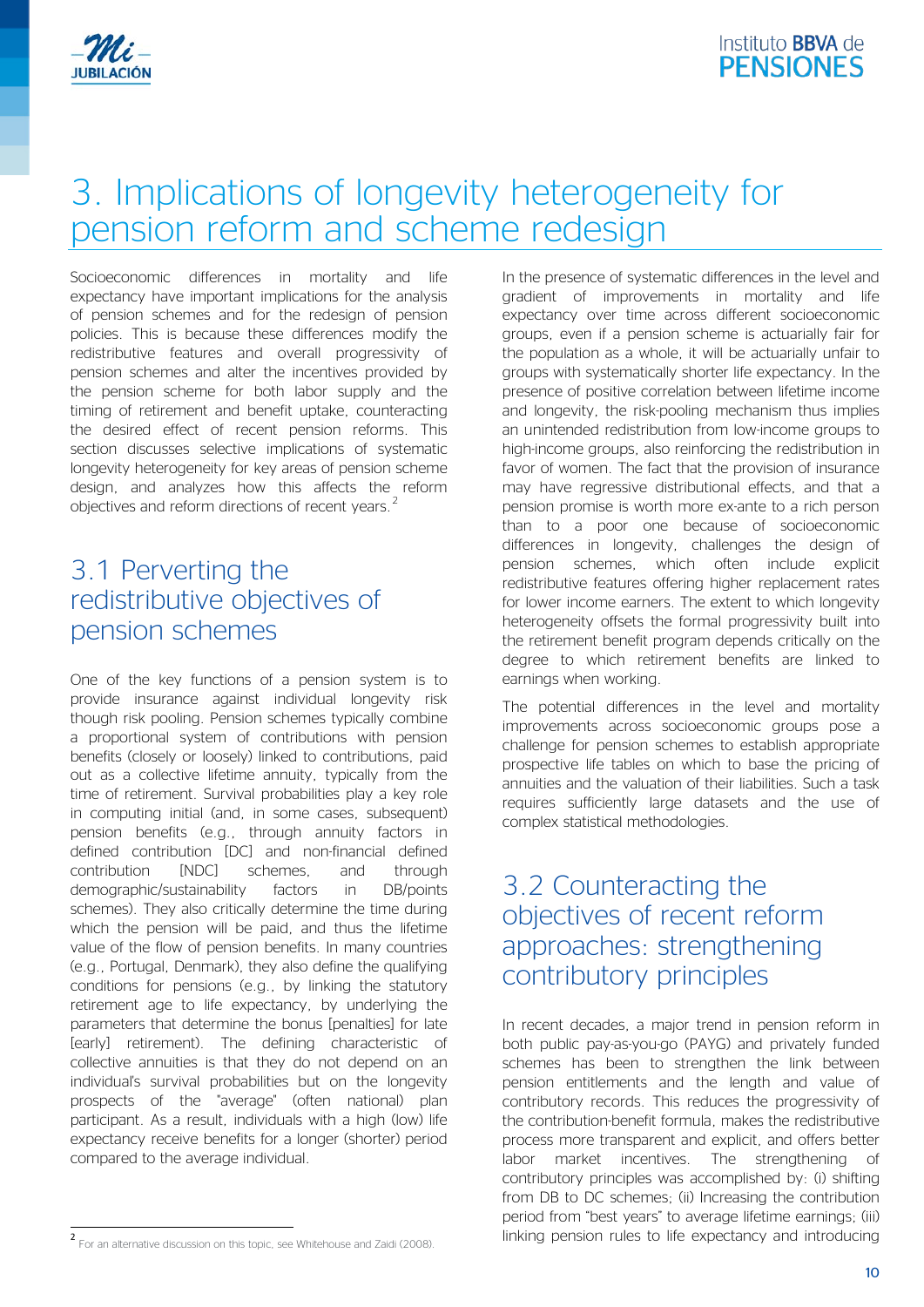

other automatic stabilizers; (iv) increasing the minimum pension eligibility age and equalizing pensionable ages between women and men; and (v) reforming early exit benefits.

Although the design of these reforms differs among countries, they share one common property: they are typically implemented in a uniform way, applied to all participants, and mostly focused on the accumulation stage of retirement schemes. In reality, this reform approach is incomplete in the sense that the tax/subsidy effect of heterogeneous life expectancy contradicts the objectives of a closer contribution-benefit link and actuarial fairness on a lifetime basis. By definition, in an actuarially fair pension no ex-ante redistribution occurs either toward or away from the average individual. With systematic differences in life expectancy, actuarial fairness concepts cannot be defined across the population, but must be reformulated across homogeneous socioeconomic groups. If the measurement of mortality levels and improvements for subpopulations is politically sensitive or operationally unfeasible, the intragenerational redistributive effects of strengthening contributory principles are likely to aggravate the unintended transfers from low-income (and unskilled) groups to high-income groups since they enforce redistribution from short-lived to long-lived individuals. Moreover, they may work against the political goal of making redistribution in pension schemes explicit and transparent rather than implicit as in traditional DB PAYG schemes.<sup>[3](#page-10-0)</sup>

Pension reforms that increase the number of years in the benefit formula uniformly for all workers are likely to redistribute in favor of high-skilled (and, generally, highincome) workers, who can more easily remain in the labor market and retire with full careers, whereas lowskilled workers often face late unemployment spells and retire early with significant penalties. On the other hand, pension reforms introducing a uniform automatic link between initial pension benefits and longevity (e.g., through the so-called sustainability factors) are likely to redistribute in favor of low-income workers, for whom the increase in pension entitlements motivated by a longer payout period is higher than the per-period benefit reduction. This is because for individuals with short lifespans, increases in pension entitlements motivated by a relative increase in the payout period are larger than the relative decrease in the per-period benefit level, while the opposite holds for individuals with longer lifespans.

### 3.3 Achieving longer working lives in face of heterogeneity

Reforms seeking to appropriately increase effective retirement ages are one of the most promising options for adjusting to the financial imbalance in pension schemes caused by population aging. Pursuing longer working lives can be justified on the basis of both a macroeconomic setting and an individual welfareenhancing perspective (Ayuso, Bravo, and Holzmann, 2015). With longevity heterogeneity, individuals of different socioeconomic groups retiring at the same age can expect very different lengths of retirement. Policies encouraging people to retire later, given the average increases in life expectancy, may therefore unevenly penalize individuals in lower socioeconomic groups who would work longer but not necessarily live longer.

In the presence of longevity heterogeneity, uniform increases in the minimum pension eligibility age present significant challenges since they are likely to affect labor supply decisions, particularly of older individuals, in a non-uniform way. Although a broad range of factors can in principle affect the retirement decision of older workers<sup>[4](#page-10-1)</sup> four main characteristics of old-age pension schemes are particularly important in this context: the standard and early ages of entitlement to pension benefits; the generosity of pension benefits; the implicit marginal tax attached to continued work; and the earnings-relatedness of a pension scheme.

Standard and early ages of entitlement to benefits indirectly affect the retirement decision of older workers via pension wealth levels and implicit taxes on continued work. Higher longevity partially induces people to retire later, with a bias toward high-productivity (income and education) groups that are better positioned to tackle technological change. This is because the true pension wealth and marginal pension accrual for high-income earners is higher than indicated by the formal benefit schedule. Uniform increases in the retirement age will have redistributive effects depending on individual differences in lifespan between heterogeneous groups. If the degree of longevity heterogeneity is high, a uniform increase in the statutory retirement age reduces the payout period of the high-skilled less, in relative terms, than that of the low-skilled. However, since an increase in longevity induces people to retire later (and, therefore to pay taxes for a longer period), the redistribution effects from high-income earners to low-income earners

<sup>4</sup> For instance, welfare policies that distort retirement incentives; wealth effects associated with rising living standards; increased demand for leisure; declining relative productivity; wages of low-skilled older workers in times of rapid technological change; and specific institutional arrangements that reduce the employment opportunities of the older unemployed, thereby discouraging them from participating in the labor market.

<span id="page-10-1"></span><span id="page-10-0"></span>However, it should be said that retirement income systems are not normally designed around actuarial fairness concepts alone; they have other objectives, the most obvious of which is adequacy of retirement income.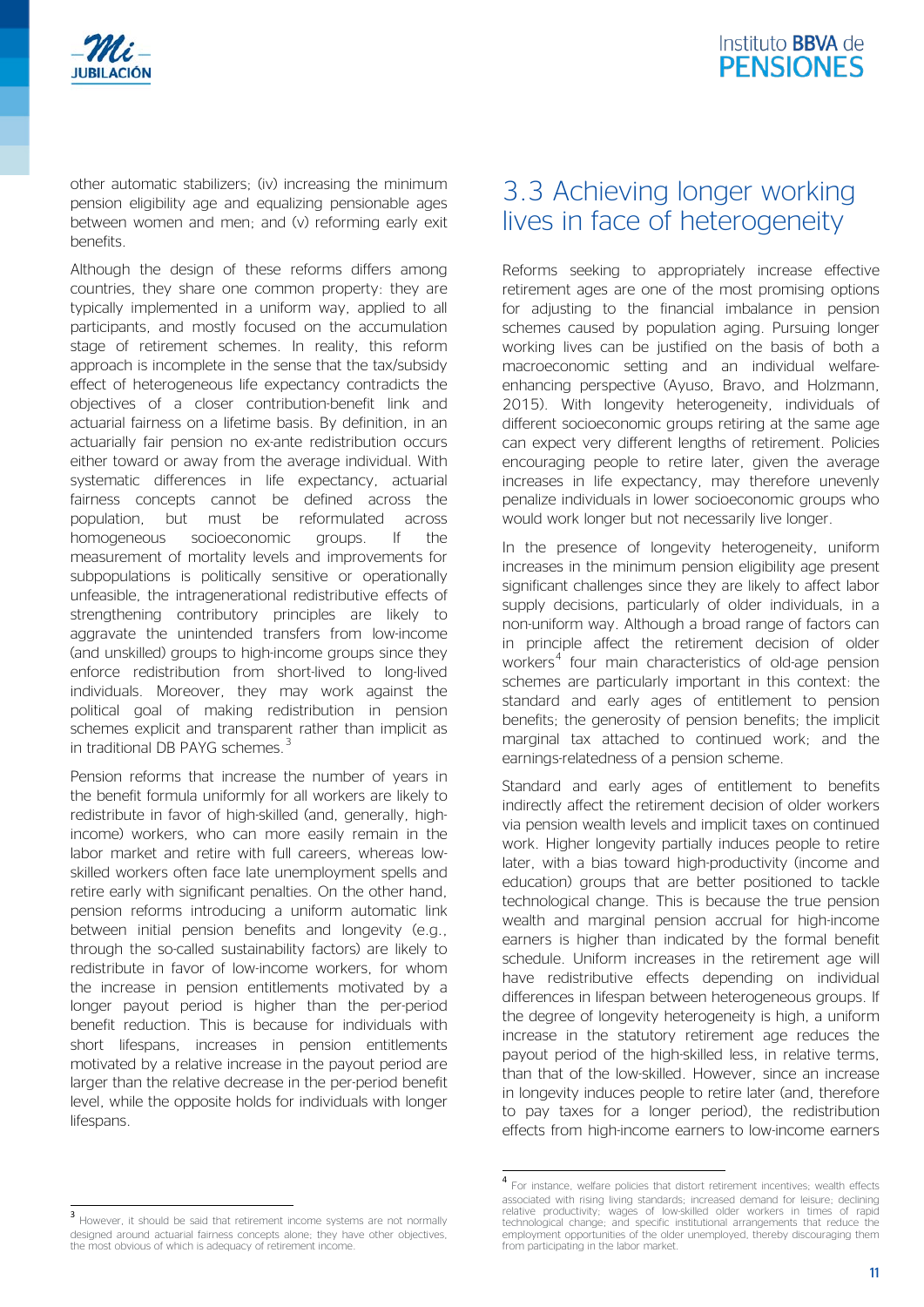



via the tax scheme may compensate for the bias toward high-income individuals.

The impact of increases in the standard and early entitlement age on the effective retirement age may not be uniform between high- and low-skilled individuals. This is because there are "customary" effects and because low-skilled workers tend to be more myopic or information-constrained; i.e., they do not appropriately assess actuarial incentives/disincentives to continue work embedded in pension schemes and thus tend to retire at the earliest age at which benefits become available. Differences in ex-ante life expectancy might even trigger strategic behavior, with low-income men retiring early and high-income women retiring late, leading to a polarization of retirement behavior. Perceived significant longevity heterogeneity is likely to increase the use of social transfer programs as de facto early retirement schemes by low-income groups, challenging the political goals of recent pension reforms aiming to prolong working careers.

Changes in pension wealth from working for an additional year may convey an implicit marginal tax or subsidy on continued work that is not uniformly distributed across groups with differential longevity if the pension scheme is "actuarially non-neutral." For individuals already eligible for a pension, in pension

schemes in which the receipt of a pension cannot be combined with earnings from work, remaining one year in the labor market implies foregoing one year of benefits and paying (full or reduced) social contributions. If the cost in terms of foregone pensions and extra contributions paid is not exactly offset by an increase in future pension benefits, the pension scheme carries an implicit tax on continued work. With longevity heterogeneity, making incentives for late retirement actuarially neutral requires accurate estimations of life expectancy by individual (or at least by socioeconomic group). In real-world pension schemes, these adjustments always rely on uniform actuarial adjustment factors based on some average life expectancy index. This makes adjustments likely to be worth more ex-ante to people with longer expected lifespans.

The earnings-relatedness of a pension scheme has important implications for the magnitude of the disincentive effects the pension scheme exerts on labor supply behavior. Generally speaking, the tighter pensions are linked to preretirement income, the smaller the tax component of the social security contribution rate. With perceived (and observed) significant differential mortality, the desired effects on labor supply of adopting DC schemes may not fully materialize, particularly among low-income workers.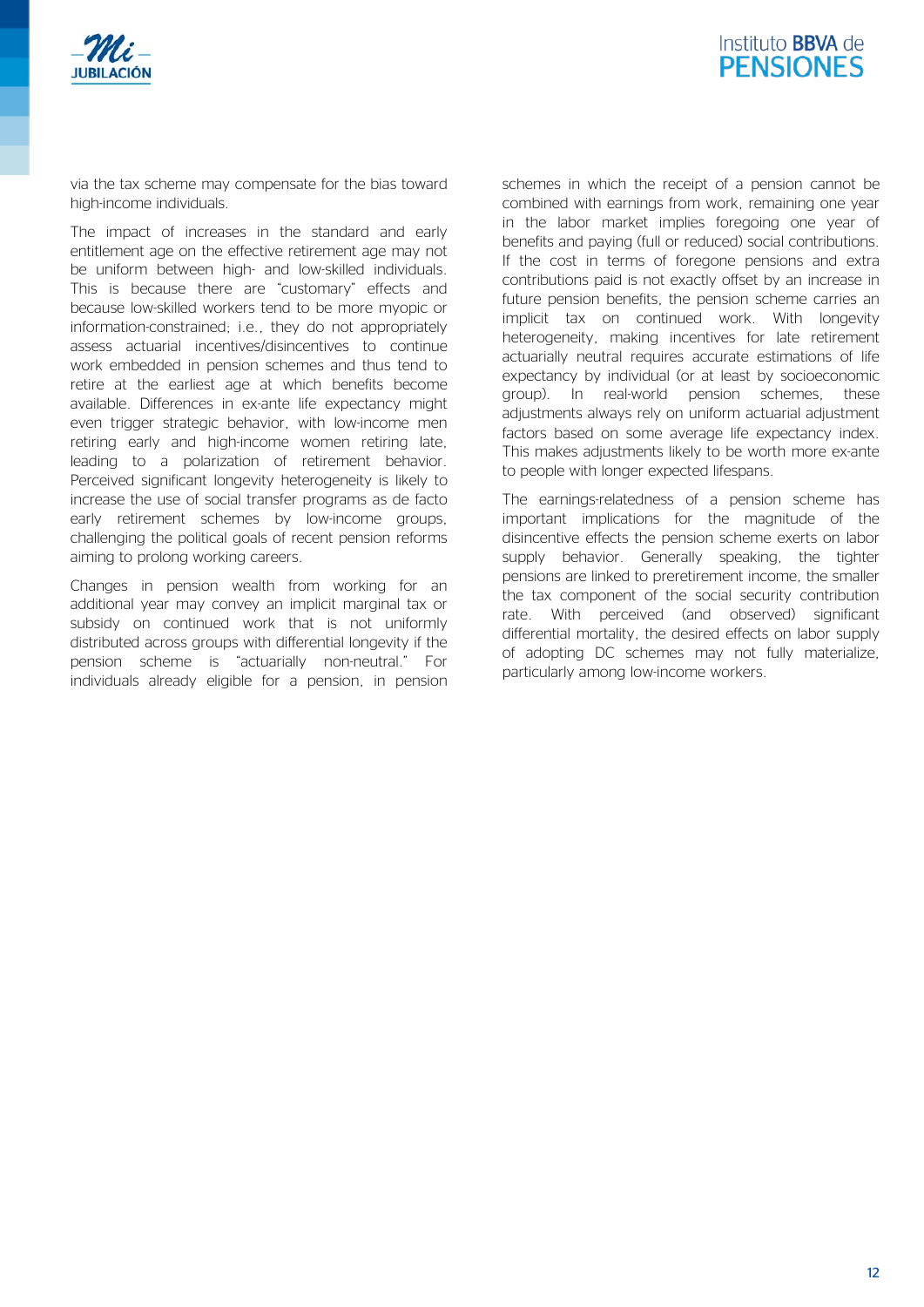

# 4. Policy options to address longevity heterogeneity in pension design

This section explores the policy options that exist to redesign the pension scheme to address the effects of heterogeneity in longevity on pension schemes' objectives and outcomes. Policy options are best selected if the pension scheme's objectives are clear. It is suggested herein that the redesign of pension schemes should best eliminate or at least substantially reduce the distortions created by heterogeneity on individual labor supply and savings decisions. Any other distortions purposefully included in the scheme design (such as redistributive features toward lower-income groups) should remain and not be part of the attempted correction. For clarity of presentation, the latter considerations are ignored in the remainder of the paper. The starting position is a pension scheme with no redistributive objectives. This is best approximated by an underlying (financial or non-financial) DC scheme.

The scope of the tax/subsidy effects of heterogeneity in the pension scheme before and after the redesign is suggested as a measure of improvement. A successful redesign should be able to reduce the aggregate tax/subsidy effect by a large amount (best toward zero). A zero-close tax/subsidy effect will emerge if the annuity is calculated based on the actual or best estimate of individual life expectancy. This in itself offers an important indication in what direction the solution may be found.

A simply technical device in this direction consists in differentiated benefit calculations and the use of separate mortality/life expectancy data based on exogenous differences, particularly for gender and perhaps also for race, as these socioeconomic characteristics are difficult to change. Using genderspecific life expectancy values at retirement for the calculation of the lifetime annuity would go a very long way. As the data in Section 2 suggest, with such a differentiation a main share of aggregate tax/subsidy distortions can be significantly reduced (quite likely by a quarter or more in most countries). Such a differentiation may prove politically difficult, as recent legislation in various countries (such as those of the European Union) request unisex mortality data for annuity calculations to be applied. But it may become clear through the debate and analyses that the same arguments in favor of no differentiation with regard to gender may also support no differentiation when the connection between higher lifetime income and higher life expectancy is concerned.

A similar technical approach may be suggested to eliminate the effect of education, geographic location, or civil status and the created differentiation on longevity. The results in Section 2 suggest that the major tax/subsidy effects from such characteristics need corrections. However, technical difficulties may emerge when scheme (re-)design leads to endogenous differences in longevity and corrections lead to corresponding adjustments that have relevant microand macro-level side effects. For example, the current scheme design in various countries often favors the higher educated (by recognizing years in education as assimilated insurance periods, or by favoring steep wage/contribution profiles in last-salary schemes). Such structures may induce higher education and possibly higher heterogeneity. Including education characteristics in an approximation of individual life expectancy may reduce such heterogeneity but it also reduces the possible welfare-enhancing effects of more education on productivity.

Hence, what could be an operational benchmark for a policy redesign that is able to deliver a zero distortion (ignoring endogenous effects)? Zero distortion, measured as a tax/subsidy effect of zero, takes place if an actual or virtual accumulation at retirement translates into an annuity based on individual life expectancy at retirement. Thus any redesign that is able mimic such a design or comes close to this benchmark is an improvement. As individuals' true life expectancy may never be known, approximations that may happen exante or ex-post must be applied.

Conceptually, a benefit redesign may include ex-ante or ex-post redistribution. Most of the interventions/scheme redesign will imply redistributions from one group of individuals to other groups. Such redistribution can take place ex-ante (i.e., before heterogeneity emerges) based on empirically tested hypotheses. For example, as lifetime income and life expectancy at retirement are closely related, higher period income can be used as the base for redistributive interventions. Redistribution can also happen once heterogeneity is established – for example, by differentiated estimated life expectancy at retirement and annuitization based on an empirically estimated lifetime income/life expectancy link.

The analysis so far has already indicated alternative stages at which an approximation can occur: accumulation, annuitization, and decumulation all offer opportunities for interventions/scheme redesign to counteract heterogeneity in longevity. The main possible key interventions are the following, although the list is far from complete.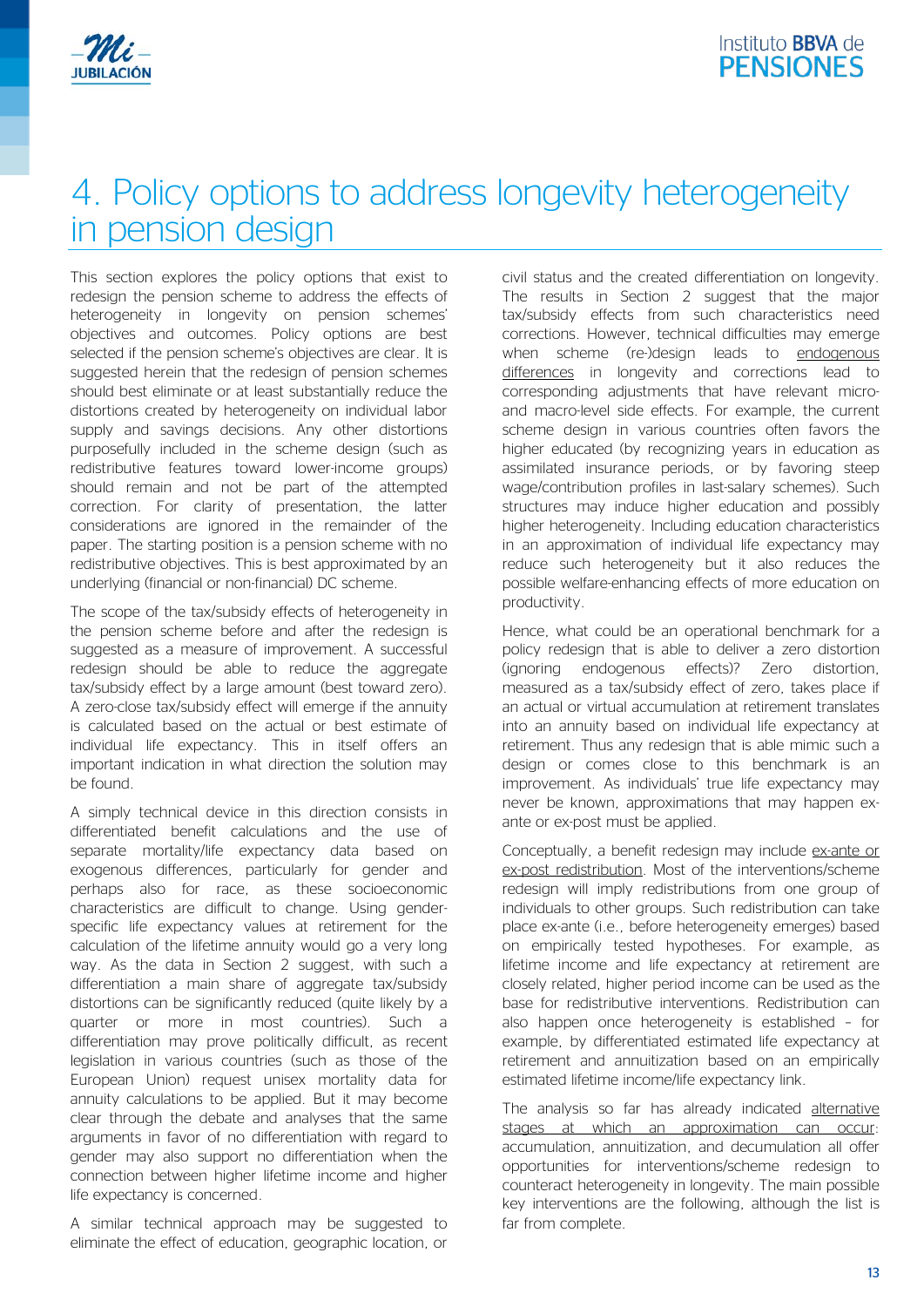



Interventions at contribution payment stage, such as:

- o differential social contribution rates by socioeconomic group: high (low) taxes for high- (low-) income groups
- o application of a two-tier contribution scheme of individual and flat-rate allocation to individual accounts (in DC schemes)
- o differential accrual rates by socioeconomic group: high (low) accruals for low- (high-) income groups
- o application of different revalorization indexes (of contribution or benefits accounts) across income groups
- o matching contributions for short-lived income groups

Interventions at benefit calculation stage, such as:

- o linkage of statutory retirement age with socioeconomic group-specific life expectancy
- o eligibility for retirement benefits based on years of contributions
- o early (late) pension claiming bonus-malus adjustments indexed to life expectancy
- o calculation of annuity factors for substandard mortality groups using an age-rating or age-shifting model
- o calculation of annuity factors for substandard mortality groups, e.g., lifetime deciles
- o two-tier benefit schemes: lump sum plus earningsrelated payments (in DB schemes)
- o use of differential demographic sustainability factors by socioeconomic group

Interventions at benefit disbursement stage, such as:

- o indexation of annual benefits to cohort-specific life expectancy
- o use of differential pension indexation rules by socioeconomic group
- o deferred annuities with a sharing of common and asymmetric longevity development between annuity calculation and disbursement

#### Mixed interventions that combine elements of all three stages.

Each of these proposals has conceptual, empirical, and operational advantages that are not discussed in detail in this paper. Instead, Section 5 elaborates on a subset of promising interventions.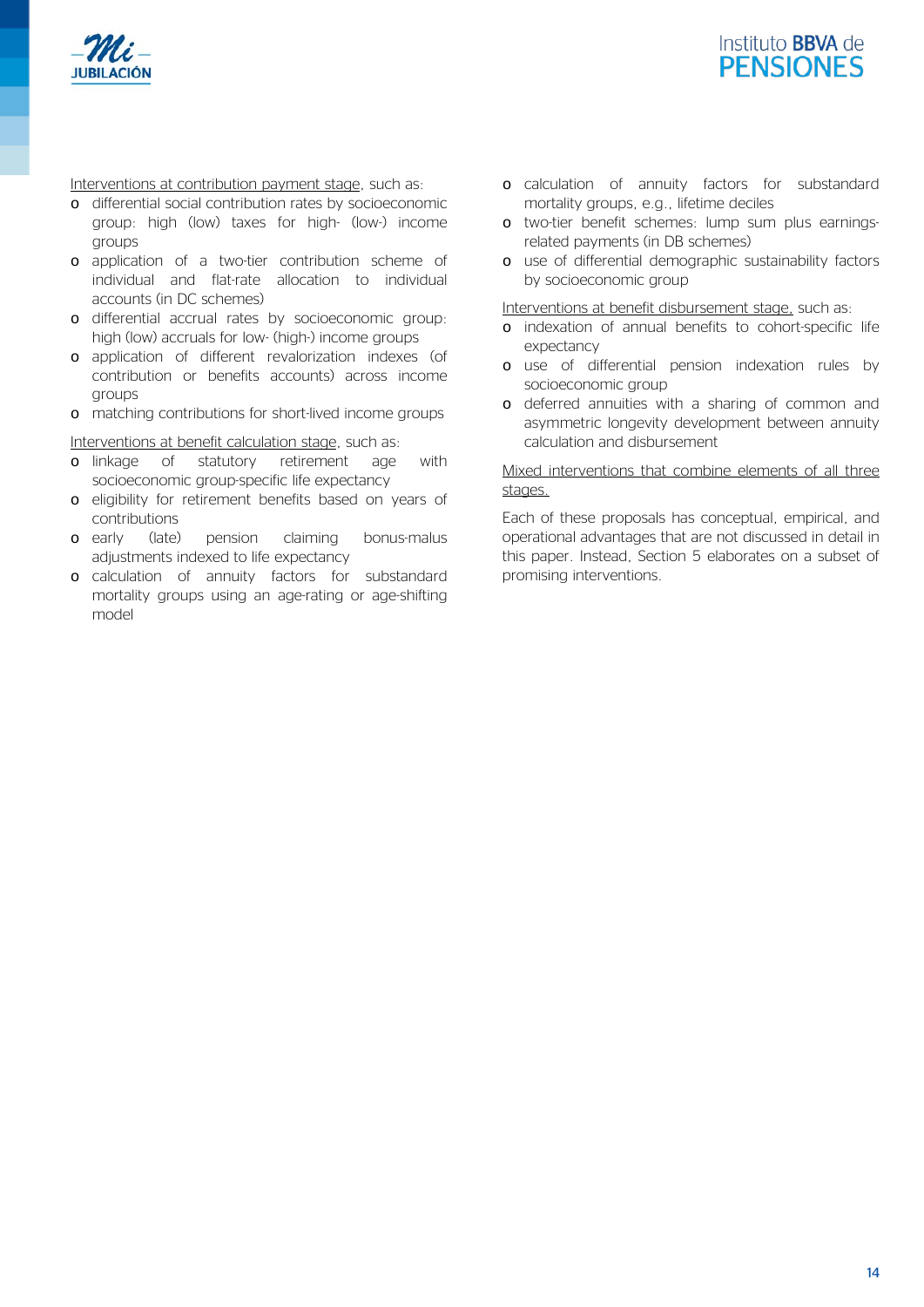

## 5. Exploratory models of compensating longevity heterogeneity: Policy options at retirement, accumulation, and disbursement stage

This section presents and reviews alternative policy options that intervene at different stages of the contribution-benefit lifecycle. It starts with an intervention approach at retirement (when a lifetime accumulation is translated into a lifetime annuity); this is followed by an intervention at accumulation stage (when contributions are paid); and the section ends with an intervention at disbursement stage (when benefits are paid out). All interventions explored here are based on: (i) the observation that life expectancy at retirement is closely linked to lifetime contributions/income, and (ii) expectations that changes in that link can be periodically empirically updated for subsets of groups with exogenous longevity differences.

### 5.1 Intervention at retirement stage

Retirement is quite likely the most appropriate stage for intervention. First, it is limited to one point in time and thus offers the greatest transparency and hopefully credibility. Second, at this stage, the full lifetime accumulation for retirement purposes is known. For most people, this accumulation constitutes (together with housing) their most important asset across the lifecycle. Third, the personal characteristics that are likely to determine differences in longevity are pretty much known and should change little from retirement onward. Last and perhaps most important, if the link between lifetime income and longevity heterogeneity holds, it is at this moment that it can be measured and translated into an operational approach.

If (approximate) individual life expectancy at retirement could be determined, then the welfare-economic optimal approach would be to transform the retirement accumulation into a life annuity *bi* by applying an individualized annuity rate that takes into account estimated individual life expectancy *LEi* as well as the expected indexation during retirement *d* and the assumed discount factor *r*. If *d=r* then the annuity rate α boils down to 1/LE.

<span id="page-14-0"></span>
$$
b_i = \alpha \left( LE_i, r, d \right) AK_i = \frac{AK_i}{LE_i}
$$
 [4]

<span id="page-14-1"></span>where *i* denotes individual and *AKi* the accumulation at retirement.

With such an approach, the tax/subsidy associated with applying a unique annuity rate across all individuals would disappear, as the very reason for its existence would vanish. The challenge of the approach is thus to provide an estimate for *LEi* that comes as close as possible to the true value<sup>[5](#page-14-0)</sup>

The review of determinants of longevity heterogeneity in Ayuso, Bravo, and Holzmann (2016) signaled a large number of socioeconomic characteristics, of which some are essentially exogenous (such as gender and race), while others are endogenous (such as income and education but also geographic location and profession, with strong correlations between the first two particularly).

It would be ideal to empirically establish the relationship between life expectancy and lifetime income at retirement *Yi* and other relevant factors such as education *Ei* (e.g., number of years in school or highest level of education achieved):

$$
LE_i = LE(Y_i, E_i, \Sigma) + \varepsilon_i
$$
 [5]

Lifetime income *Yi* may go beyond retirement accumulation (i.e., accumulated contributions or similar); *Ei* is a vector of relevant education characteristics; and the other relevant socioeconomic characteristics,  $\Sigma$ represent both common exogenous and endogenous components.

A common approach to modelling differential mortality is to consider a relational model. Under this approach, mortality for people in poorer or better conditions than the average is expressed in relation to average (or standard) mortality. This allows the use of only with one life table (or mortality law), properly adjusted when substandard (also referred to as impaired lives) or preferred risks are dealt with. Standard mortality is indexed with (S) and a different (higher or lower) mortality with (D).<sup>[6](#page-14-1)</sup>

<sup>5</sup> For a proposal to include a linear estimate of the individual life expectancy/income position link into the German point system, see Breyer and Hupfeld (2009). This results in a revised pension formula that is linear in contribution years but concave in individual point value(s), producing a replacement rate curvature similar to that of the United States and also close to  $t$  that of the Swiss basic pillar.<br>  $\frac{6}{5}$ 

For a discussion of the suitability of the modelling and forecasting of socioeconomic differences in mortality of several multiple population extensions of the Lee-Carter model, and the application of a newly introduced relative model based on modelling mortality in socioeconomic subpopulations alongside mortality of a reference population, see Villegas and Haberman (2014).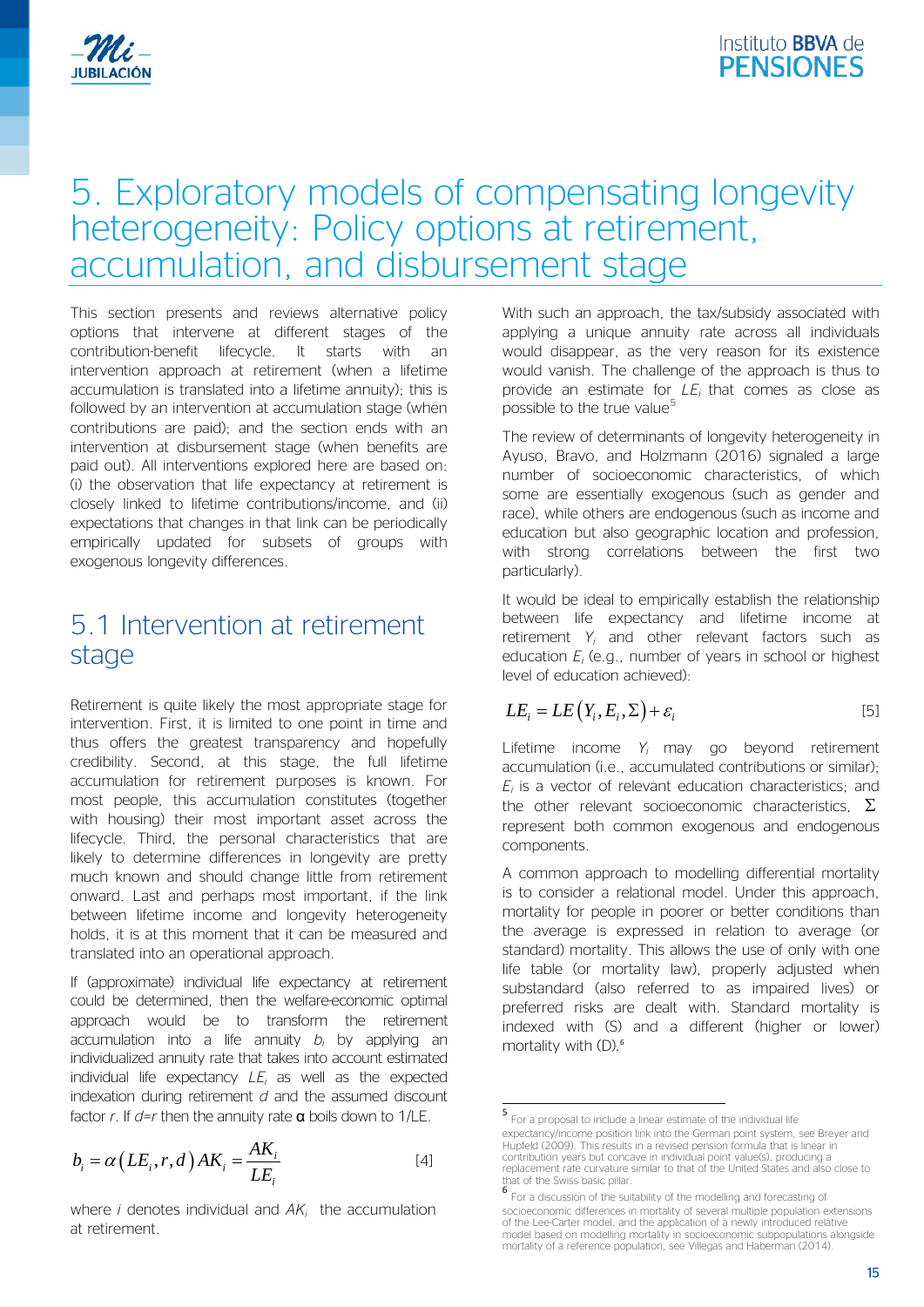



A simple but popular differential mortality model, the frailty model, is used as an example. This model includes a mortality multiplier by which the actual mortality of each individual differs from a given standard mortality table. Formally, the one-year individual mortality rate for a given individual aged *x* with mortality

multiplier  $\lambda$  is given by:

$$
q_x^D = \begin{cases} \lambda q_x^S, & \lambda q_x^S \le 1\\ 1 & \text{otherwise} \end{cases} \tag{6}
$$

with  $x \in [0, \omega]$ , and where  $\omega$  denotes the highest attainable age of the standard mortality table (i.e., the age that cannot be survived according to that table). The parameter  $\lambda$ , to be estimated, describes the relative life expectancy of an individual:

- $\circ$  For  $0 < \lambda < 1$ ,  $q_x^D < q_x^S$ , individuals belonging to this group have an above-average life expectancy
- $\sigma$  For  $\lambda = 1$ ,  $q_x^D = q_{x_i}^S$  individuals have an average life expectancy
- $\sigma$  For  $1 < \lambda$  ,  $q_x^D > q_x^S$  ; individuals have a belowaverage life expectancy.

A particular implementation of equation [3], the so-called "numerical rating system," is given by:

$$
q_x^D = q_x^S \left( 1 + \sum_{h=1}^k \rho_h \right) \tag{7}
$$

where *h* is a set of risk factors (socioeconomic

characteristics) and the rates  $P_h$  lead (additively) to higher or lower mortality rates for the individual in relation to the standard values assumed by the chosen risk factors.

Let 
$$
v = \left(\frac{1+d}{1+r}\right)
$$
 denote the discount factor for some

interest and indexation rates. Let  ${}_t p_x$  and  ${}_t q_x$  denote,

respectively, the *t* -year estimated survival and death probabilities of an individual aged  $x$ , with

$$
_t q_x^D = 1 - _t p_x^D = 1 - \prod_{j=0}^{t-1} (1 - \lambda q_{x+j}^S)
$$

Assuming the pension scheme pays an immediate lifelong annuity at retirement, for a given (real or notional) accumulated capital  $AK_{x,i}$  the annual benefit amount would then be:

$$
b_{x,i} = \frac{AK_{x,i}}{\sum_{t=0}^{\omega-x} \nu^t{}_t p_x^D} = \frac{AK_{x,i}}{\sum_{t=0}^{\omega-x} \nu^t \prod_{j=0}^{t-1} (1 - \lambda q_{x+j}^S)}
$$
 [8]

Data for such estimation are available at country level through social security administrations that offer either actual lifetime contribution accumulations (under NDC schemes) or approximations (e.g., indexed contributions of last 25 years or more under an NDB scheme) for retirement cohorts of different age and projected or actual mortality rates/life expectancy. Using realized longevity data leads to outdated estimates by the time they become available; using projected longevity data risks introducing significant biases if the expected trend accelerates or reverses. Recent estimates with the latter approach exist for the United States (National Academies of Sciences, Engineering, and Medicine 2015) but seemingly not yet for Europe.

### 5.2 Intervention at accumulation stage

Intervention at the accumulation stage happens at a time when information about an individual is only partially known and when proxies such as income and education are even less reliable as they are still changing. However, from a political economy point of view, a smaller intervention over a longer period may be more palatable than a large one-time intervention. Yet to be politically sustainable the intervention needs to be simple and transparent and thus less prone to political manipulation.

One approach is to apply an estimate of the projected lifetime income based on the period income and calculate and apply the resulting contribution rate required to achieve a predetermined replacement rate at retirement. Highly variable period income across the active lifecycle would lead to corresponding highly variable individual contribution rates. This approach may be possible but would perhaps be irritating and politically infeasible.

The approach proposed here is to mimic the income relationship with longevity through a two-tier contribution allocation structure in which a total contribution rate tc% is split into a social component with a contribution rate of sc% and an individual component of rate nc%. The social component sc% of the average contribution base  $Y_a$  is allocated to each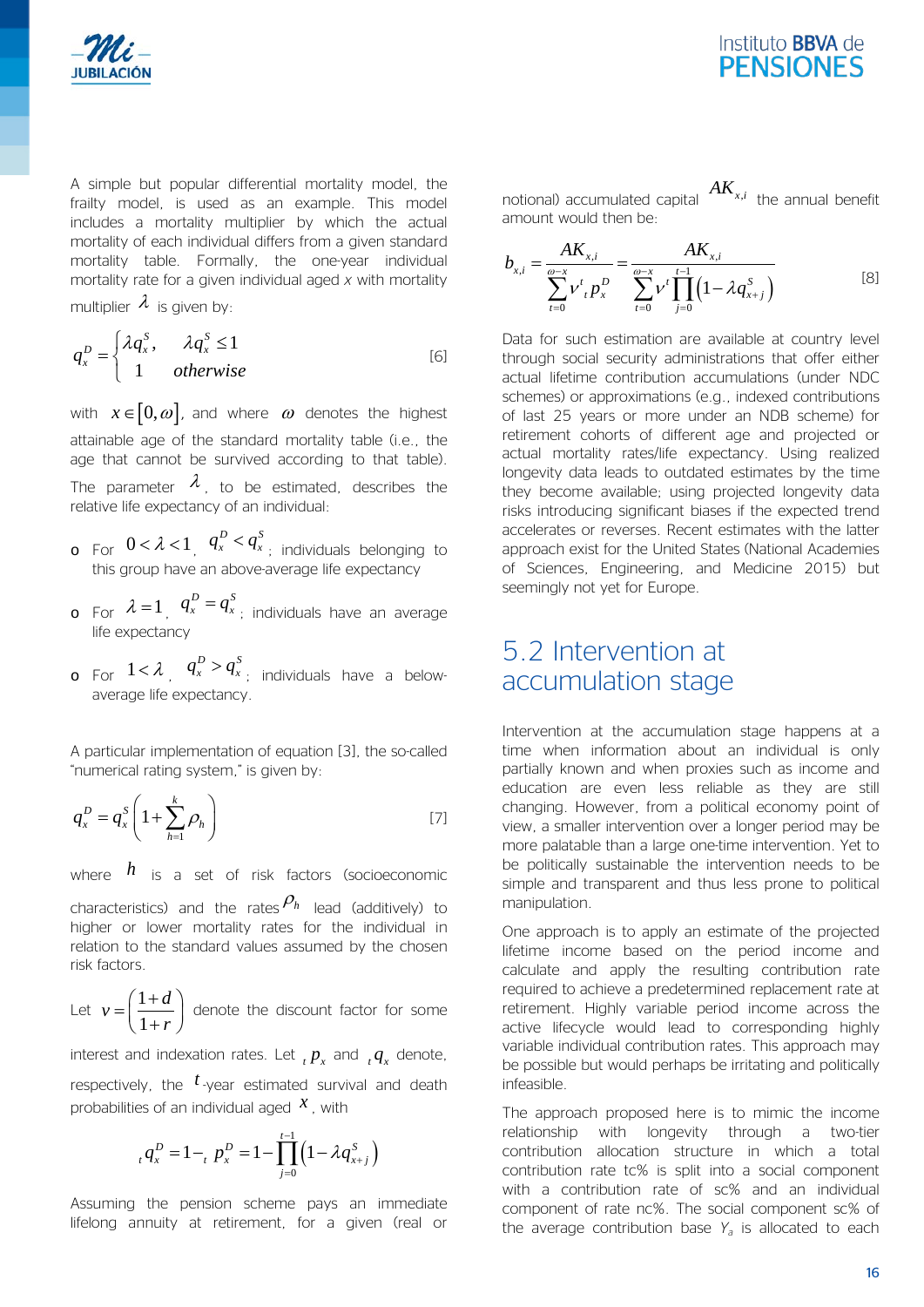



individual account in a lump-sum manner (i.e., sc.*Ya*), while the individual component nc% is allocated in the traditional way (i.e., nc.*Yi* ). As a result, at retirement the individual receives a pension benefit that consists of two components:

- a flat-rate benefit that is proportional to the length of activity, social contribution rate, and average contribution base, and
- a contribution-based benefit that is proportional to length of activity, individual contribution rate, and individual contribution base.

Both components are indexed with the same sustainable rate of return and are inversely proportional to life expectancy at retirement.

To derive the contribution split for a cohort, it is proposed to minimize the squared distance between the pension level di that results from applying to the accumulation under a unique contribution rate the best estimate for individual life expectancy *LEi* and the pension level *bi* that results from applying to the accumulation with the two tier contribution rates the average life expectancy for the cohort *LEa*:

Min 
$$
\sum_{i \in I} (d_i - b_i)^2
$$
  
s.t. 
$$
\sum_{i \in I} d_i = \sum_{i \in I} nc Y_i + (tc - nc) Y_a
$$
  
con

 $d_i = AK(tc)_i / LE_i = tc. Y_i / LE(Y_i)$  [9a]

$$
b_i = AK(sc+nc)_i / LE_a = (sc.Y_a+nc.Y_i) / LE_a
$$
 [9b]

$$
Y_i = \sum_{t=0}^{T} \frac{y_{it}}{(1+r)^t}
$$
 [9c]

 $LE(Y_i) = f(LE_a, Y_i / Y_a, ...)$ ;  $f' > 0$ ,  $f' > 0$ 

In this simplified setting the pension base is the lifetime income Y that results from the aggregated period income of individual *yi* and equals the contribution base. This assumes perfect markets; hence, only lifetime income counts, not how it is distributed over the individual's lifecycle. The budget constraint assures that the expenditure for the individualized pension benefits *di* fits the revenues from the split contribution rate.

To gain intuition about the magnitude of the contribution split and its capacity to compensate for unequal life expectancy, which is linked with lifetime income, the analysis makes use of the tax/subsidy structure of both the heterogeneous life expectancy and the split contribution rate.

Based on Ayuso, Bravo, and Holzmann (2016), Section 2 demonstrated that applying a single average cohort life expectancy value to calculate the annuity when the individual values are actually different amounts to a tax or subsidy, depending on the individual's life expectancy

value compared to the average. If the interest rate equals the growth rate (indexation) of pensions, this boils equation [3] down to:

$$
t(s)_{i} = LE_{i}/LE_{a} - 1
$$
 [3a]

with negative values representing the tax rate and positive values the subsidy rate.

Similarly, applying a two-tier contribution schedule to individuals with equal life expectancy but different lifetime incomes measured at retirement amounts to a tax for those with above-average income and a subsidy for those with below-average income:

$$
t(s)_{i} = ((tc - nc)/tc)^{*}(1 - Y_{a}/Y_{i})
$$
\n[10]

with negative values again representing the tax rate and positive values the subsidy rate.

Equating the tax/subsidy rates in [3a] with the tax/subsidy rates of [10] provides the link for how the relationship between individual life expectancy and individual lifetime income needs to be structured so that any deviation in one is compensated by the other and no tax/subsidy element remains.

$$
LE_i = LE_a [1 - (tc - nc)/(tc) (1 - Y_a/Y_i)]
$$
 [11]

[Figure 1](#page-16-0) presents this linear link graphically for a selection of social contribution rates (sc = tc - nc) of 2, 5, and 10 percentage points und a total contribution rate of 20 percent, normalized values of lifetime income between 10 and 300, in steps of 10 (with an average of 100), and an assumed average life expectancy of 20 years at the assumed retirement age at 65.



<span id="page-16-0"></span>**Figure 1. A Two-tier contribution scheme and the tax/subsidy neutral link between life expectancy and life** 

Source: Authors' elaborations.

The selected numerical example suggests that the investigated contribution split for the social contribution rate would go a long way to comprise the empirically found positive link between life expectancy and lifetime income (see Ayuso, Bravo, and Holzmann 2016). For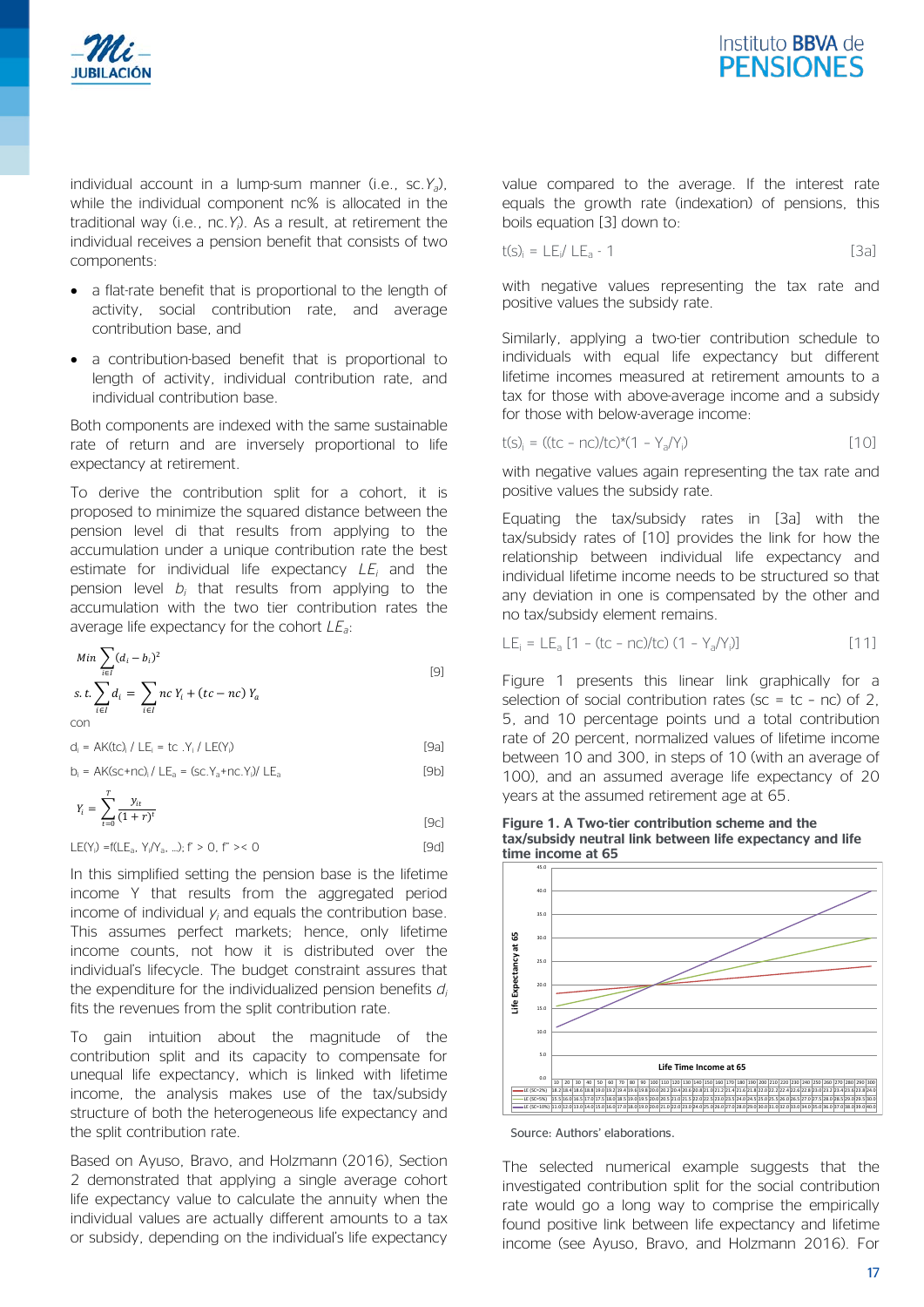

example, a social contribution amounting to a quarter of the total contribution rate (in this numerical example, 5 out of 20 percentage points) would accommodate a lower life expectancy of 2.5 years for somebody who has only 50 percent of the average lifetime income or a 2.5 years higher life expectancy for somebody who has double the average lifetime income – i.e., a difference in life expectancy of five years at age 65 between roughly the 8th and 2nd lifetime income decile. For many countries, the total difference in life expectancy is typically smaller and thus the needed contribution split is also reduced (Table 5).

#### **Table 5. Difference in life expectancy at age 65 by income group, relative to the population average**

|             | <b>High income</b> | Low income | Total<br>difference |  |  |
|-------------|--------------------|------------|---------------------|--|--|
| Australia   | 1.5                | $-3.5$     | 5.0                 |  |  |
| Canada      | 1.9                | $-2.1$     | 4.0                 |  |  |
| Chile       | 1.4                | $-0.7$     | 21                  |  |  |
| New Zealand | フフ                 | -17        | 3 Q                 |  |  |

**Males**

#### **Females**

|             | <b>High income</b> | Low income | Total<br>difference |
|-------------|--------------------|------------|---------------------|
| Australia   | 3.0                | $-24$      | 5.4                 |
| Canada      | 1.3                | $-14$      | 27                  |
| Chile       | 09                 | $-1.3$     | 2.2                 |
| New Zealand | 17                 | -11        | 2 R                 |

Note: Australian figures shown for age 60. Source: OECD (2016a).

The two-tier contributory pension scheme's ability to compensate for heterogeneity in longevity also emerges from estimates for Korea, which has such a structure (Han and Lee 2012). Measures of implicit rates of return for low-, middle-, and high-income groups exhibit a progressive benefit structure when homogenous mortality rates are applied. When differentiated mortality rates that are lower for high-income groups are applied, the implicit rates of return show a much less progressive structure that is, however, not overturned.

If confirmed by more data and an application of the estimation process proposed under Equations [9a-d], the approach would be fully operational. The application could periodically (e.g., every 10 years) re-estimate the contribution split, with rules for triggers and, perhaps, additional ex-post adjustments during the disbursement stage.

### 5.3 Intervention at disbursement stage

In view of the scope of heterogeneity in longevity and its translation into taxes and subsidy equivalents until first disbursement, an intervention after the annuity is determined may need to be limited to corrections for longevity differentials that happen after retirement. Doing otherwise would imply major nominal benefit reductions for some and benefit increases for others. Nominal reductions in benefits for retirees are politically close to impossible as events in recent years demonstrated (such as in Sweden). And from a design point of view, a potential benefit reduction creates a higher welfare loss than equivalent increases as the effects are not symmetric for the elderly, given their increasingly limited risk-management instruments available to react to such income shocks.

An intervention after annuitization may be triggered by two kinds of changes in longevity:

- Homogenous shocks that affect pension cohorts in a similar manner, as they leave heterogeneity among cohorts essentially unchanged (perhaps through a medical breakthrough). In this case the intervention may consist of a risk-sharing mechanism across generations.
- Asymmetric developments that decrease or increase heterogeneity, with the latter perhaps more relevant for policy concerns and interventions.

Evidence on the development of mortality at different ages for different socioeconomic groups has a long tradition in demographic and medical sciences that has expanded to many other disciplines (Rogers and Crimmins 2011). Summing up the literature and empirical evidence suggests that all outcomes are possible depending on the socioeconomic dimension investigated yet the effects are not large. For example, Marmot and Shipley's 1996 study of British civil servants of different grades suggested that socioeconomic differences in mortality persist beyond retirement age and increase in magnitude with age. Social differentials in mortality based on an occupational status measure seem to decrease to a greater degree after retirement than those based on a non-work measure. Hoffman's (2005) work based on the US Health and Retirement Study suggested that socioeconomic mortality differences are stable across age but clearly decline with decreasing health. The first finding that health rather than age is the equalizer combined with the second finding of unequally distributed health leads to the conclusion that in old age, the impact of socioeconomic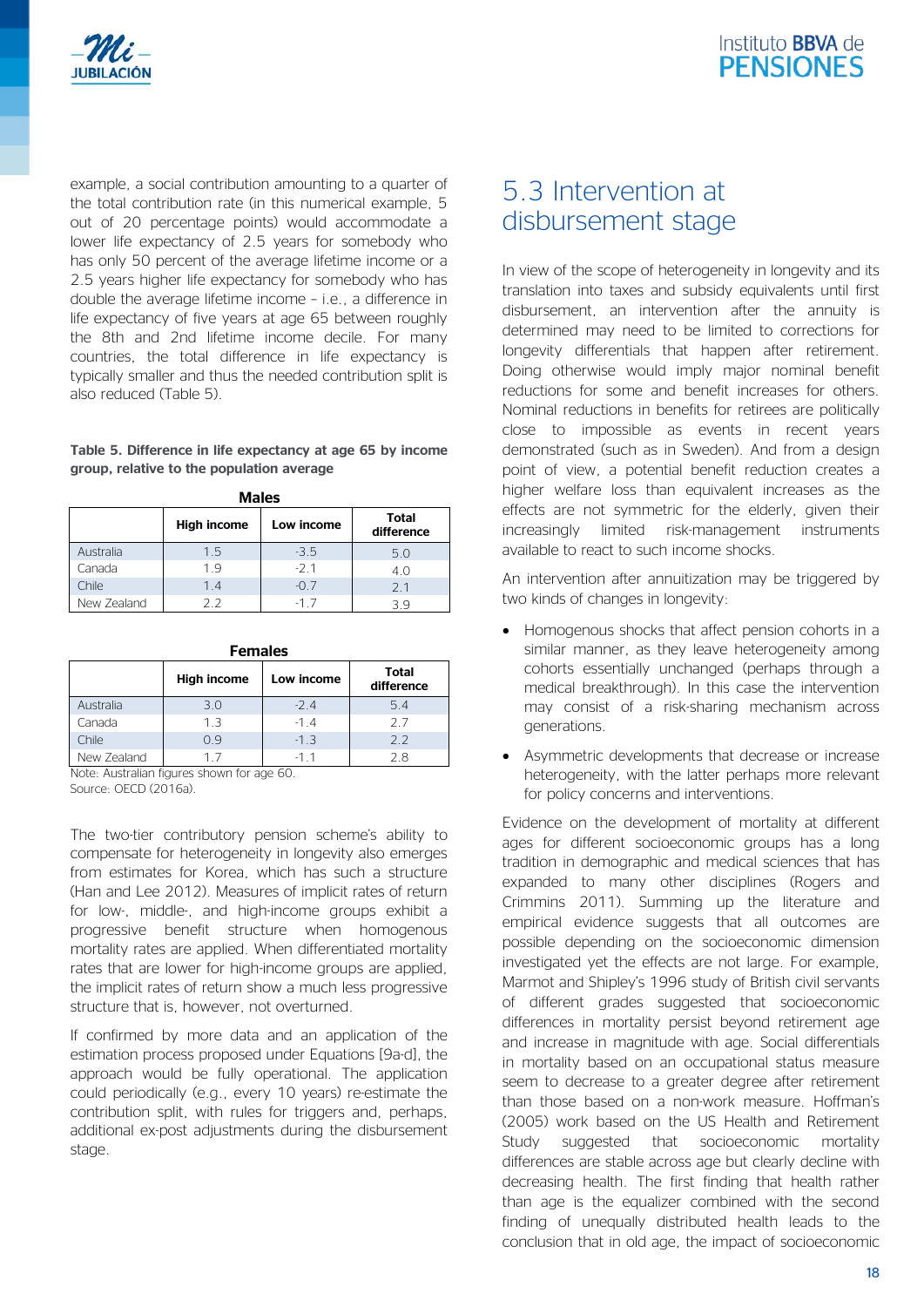



status is transferred to health and is stable across ages. These and other findings suggest that there is limited need for additional corrections in heterogeneity of longevity after retirement.

If there were such a need for intervention, one approach – at least for second and third pension pillars – could be to use deferred annuities: that is, the conclusion of an annuity contract at retirement (e.g., at age 65) and using differentiated/proxied life expectancies at this age but with a delayed beginning of the disbursement (e.g., at age 75 or 80). At this age of disbursement, a reassessment of heterogeneity in life expectancy is undertaken and some risk sharing of the changes in life expectancy introduced. This would decrease annuities for those who had gained and increase annuities for those who had relatively lost. As the adjustment happens before the annuity is disbursed the first time and prior alerts can be provided (e.g., starting five years before), some time for adjustment is offered. Whether this is politically feasible – even for minor adjustments – needs to be explored.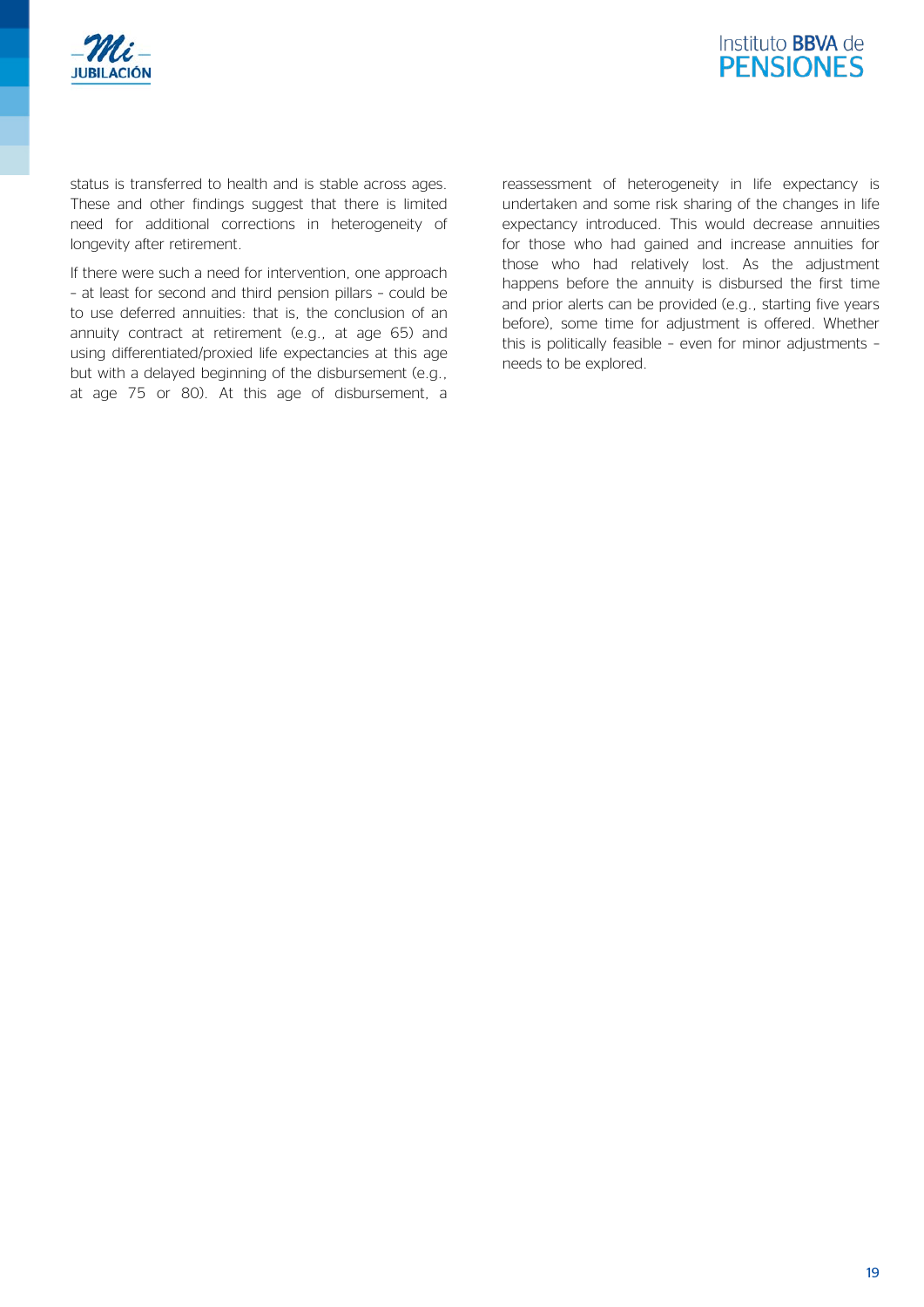

# 6. Conclusions and next steps

This paper argues and demonstrates that heterogeneity in longevity by lifetime income is high and often rising; that it translates into an implicit tax/subsidy mechanism with rates in some countries reaching 20 percent and above; that such rates risk perverting redistributive objectives of pension schemes and distorting individual lifecycle labor supply and savings decisions; and that such perversions and distortions risk invalidating or at least diminishing recent reform approaches, particularly those moving to a closer contribution-benefit link and increasing the minimum retirement age.

Given these challenges it seems important to develop mechanisms that neutralize or at least significantly reduce the effect of heterogeneity in longevity through changes in pension design. Such interventions can happen at the level of contribution payment, annuity calculation, and benefit disbursement. If the tax/subsidy mechanism is the correct assessment of the implications of longevity heterogeneity on a pension scheme, then the best intervention is at the level of annuity calculation, followed by interventions at the contribution payment and lastly at benefit disbursement.

The first proposed corrective intervention takes place at the time of annuity calculation and approximates individual life expectancy when calculating the individual annuity value. Differentiation by gender would go a long way, while differentiation by lifetime income level/accumulated contributions could build on data by social security institutions, as recently done by the US National Academies of Sciences, Engineering, and Medicine. The better the approximation and

differentiation between individuals, the lower the implicit tax or subsidy. However, the stronger the proposed differentiation, the higher a political resistance against such an approach will be or, if implemented, the incentives for arbitrage games.

A second approach is to correct at the level of contribution collection and to implement a two-tier contribution structure that splits the contribution rate into an individual and a social component, with the latter receiving benefits proportional to the average contribution base. At retirement this is equivalent to offering individuals a benefit that consists of an individualized benefit and a lump-sum benefit. Asking what life expectancy and lifetime income relationship must exist to neutralize the tax/subsidy mechanism for a chosen individual/total contribution rate relation allows identifying the life expectancy/lifetime income link. Empirical data on the latter indicate that for most countries a social contribution rate of 2 to 5 percent out of a total contribution rate of 20 percent would be sufficient.

Interventions after retirement seem justified only if they address changes in heterogeneity that occur after retirement. Empirical studies suggest that heterogeneity after retirement remains broadly constant and changes are linked less to income but instead to changes in individuals' health status.

These promising preliminary results require deeper modelling and empirical exploration. The paper offers suggestions in this direction but to do so requires access to copious individual-level administrative data.